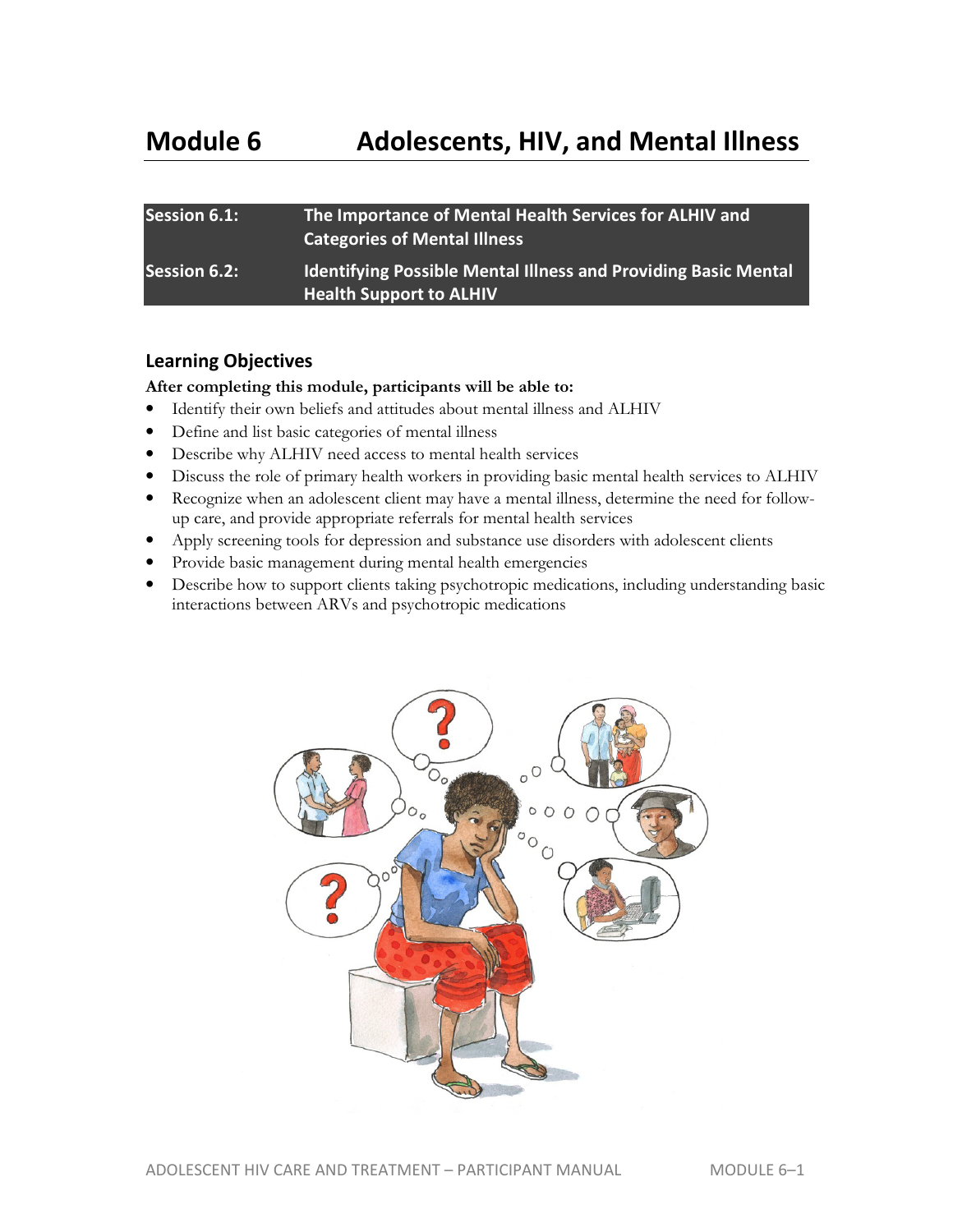# **Session 6.1 Importance of Mental Health Services for ALHIV**

### **Session Objectives**

#### **After completing this session, participants will be able to:**

- Identify their own beliefs and attitudes about mental illness and ALHIV
- Define and list basic categories of mental illness
- Describe why ALHIV need access to mental health services
- Discuss the role of primary health workers in providing basic mental health services to ALHIV

| <b>Exercise 1: Values Clarification: Large group discussion</b>                    |                |  |  |
|------------------------------------------------------------------------------------|----------------|--|--|
| To discuss attitudes, values, beliefs, and prejudices about ALHIV and<br>  Purpose |                |  |  |
|                                                                                    | mental illness |  |  |
| Remember that, during this exercise, there are no wrong answers!                   |                |  |  |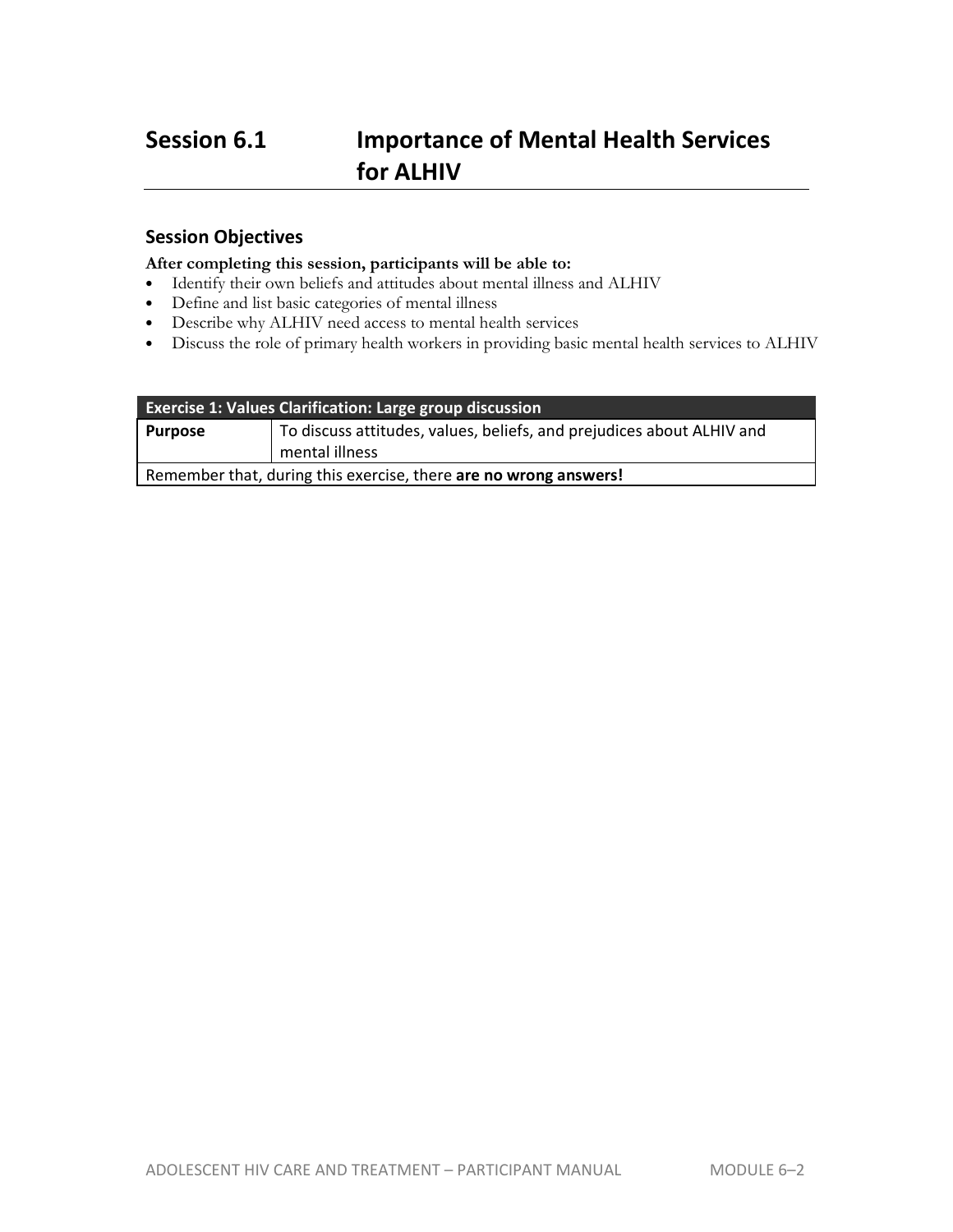### **Overview of Mental Illness1,2,3,4**

#### **What is mental health?**

Mental health refers to a state of psychosocial well being and, for people with mental illness, the adoption of adequate strategies to overcome the debilitating effects of their illness. States of mental health and mental illness fall into a broad spectrum — ranging from, for example, "feeling down" to having severe depression over a period of time.

#### **What is mental illness?**

- Mental illness (or mental disorder) is characterized by the presence of one or both of the following *over time*:
	- Persistent and severe subjective distress (or discomfort)
	- Moderate or severe impairment in functioning (not being able to "get through" day-today activities)
- *Temporary* states of severe distress and reduced functioning, often in response to stressful life events, are not considered mental illness. Examples might include temporary mood fluctuations, extreme sadness in response to a difficult life event, or not being able to focus in school from time to time.
- Mental health problems that do not meet the threshold for mental illness can be addressed through general counseling (see Module 4), psychosocial support (see Module 5), and support to live positively with HIV (see Module 9).
- Although the exact cause of most mental illnesses is not known, it is becoming clear through research that many are caused by a combination of factors, including genetic predisposition, injuries to or medical conditions that affect the brain, and the long-term impact of adverse life events.

#### **Difficulties defining mental illness:**

- To some extent, the line between ordinary variation and distress, and the presence of a mental illness, is an arbitrary one.
- People vary in their personalities, social and intellectual abilities, emotional expression, and coping skills, resulting in a wide range of what is considered "normal."
- Among adolescents, there are also enormous biological and psychological changes taking place. Most adolescents will experience some type of fluctuation in mood or behavior and/or problems that affect their emotional and mental functioning. For example, normal adolescent development includes transient "moodiness" and challenging parental authority.
- The problem of defining mental illness is further complicated by the lack of objective biological tests to make diagnoses.
- Definitions of mental illness are constantly being further refined.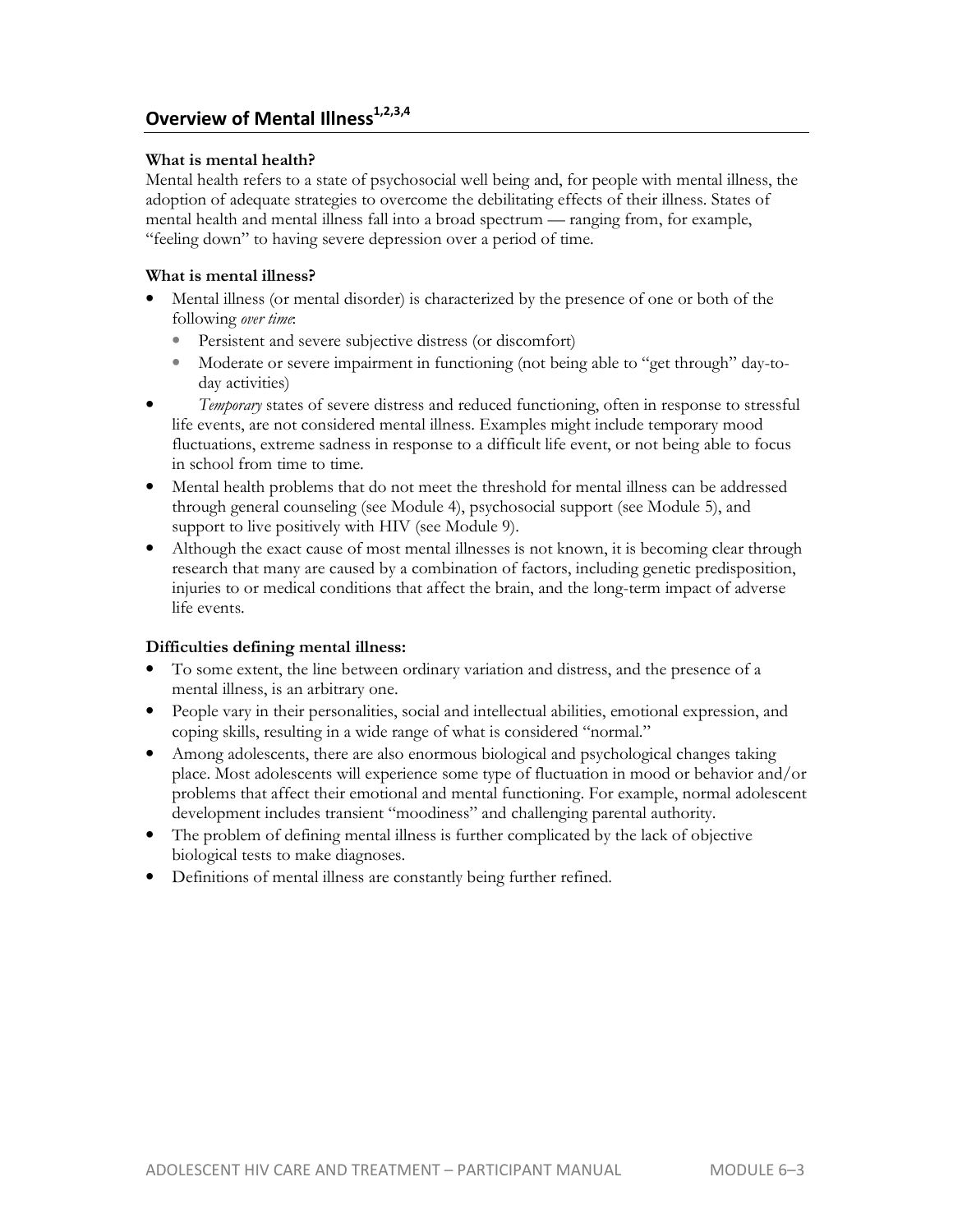# **Basic Categories of Mental Illness Seen in Adolescents**

Mental illness is a broad term that covers many different disorders — many of which can emerge during late childhood and adolescence. ALHIV are susceptible to a number of mental illnesses, which can be broadly classified into the following categories:

- **Depression:** a feeling of intense sadness including feeling helpless, hopeless, and worthless — that lasts for days to weeks and is not explained by bereavement (mourning the death of someone close). If severe and untreated, depression can lead to suicide (see box).
- **Alcohol and substance use disorders**
- **Anxiety disorders:** manifested by persistent fear or worry that is out of proportion to a person's current life circumstances
- **Behavioral disorders:** manifested by violent behavior, aggression, and impulsivity (the tendency to do things without adequate forethought)
- **Severe mental illness:** usually refers to schizophrenia or other mental illnesses that have psychotic features (in other words, loss of contact with reality)

These disorders vary in severity and can create barriers to the adolescent achieving selfprotection and the expected degree of independence. Mental illness can also interfere with an adolescent's HIV care, including in the areas of retention in care, adherence to ART, positive living, and positive prevention.

Some of the more common mental illnesses are discussed further in the next session.

#### **Suicide in Adolescents**

Suicide, or the act of killing oneself, is one of the most severe consequences of mental illness. While severe depression is the mental illness most commonly associated with suicide, psychosis, anxiety disorders, substance use disorders, and other mental illnesses are also associated with an increased risk of suicide.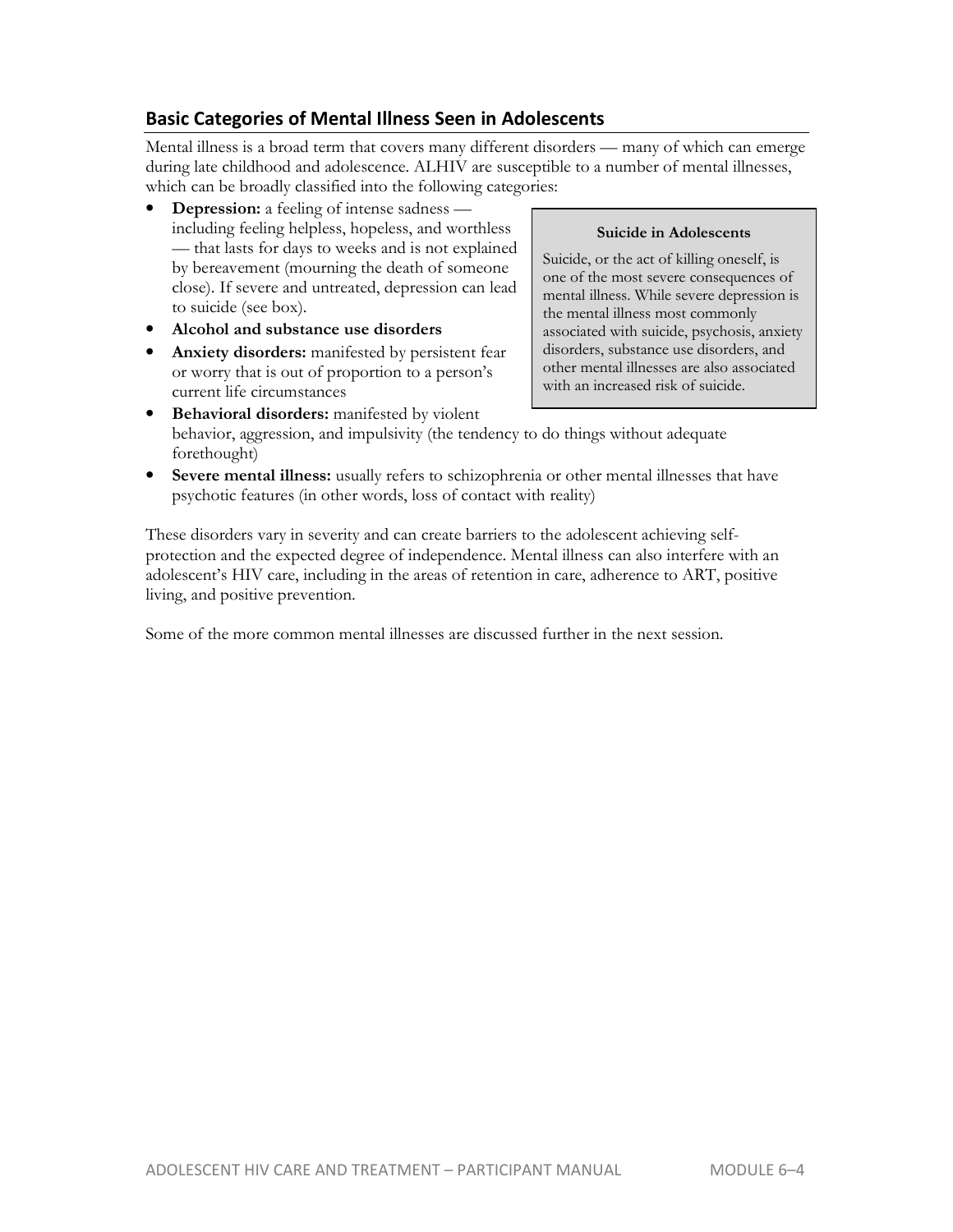# **Importance of Mental Health Services for ALHIV1,2,3,4**

#### **Recognizing possible mental illness and providing/referring ALHIV for mental health services is important because:**

- Primary mental illnesses usually begin in childhood, adolescence, or early adult life.
- Compared to their HIV-negative peers, ALHIV have an increased risk for mental illness as a result of the direct effect HIV has on the brain, the fact that chronic illnesses are associated with higher rates of mental illness, and the impact of stigma and discrimination.
- **A person's mental health significantly influences his or her adherence to HIV care and treatment.** Adolescents with mental health and substance use problems are more likely to forget or decide not to take their medications.
	- Studies in adults have found that, when depression is treated, clients with HIV are more likely to initiate ART, adhere to ART, and have both higher CD4 cell counts and lower viral loads.
- Mental health status influences the course of HIV disease in various ways. For example, depression can limit the energy needed to keep focused on staying healthy and research shows that depression may accelerate the progression to AIDS.
- Mental illness can make it more difficult for an adolescent to engage in positive living and positive prevention, including practicing safer sex to prevent transmission to sexual partners.
- The presence of one mental illness predisposes a person to the onset of other mental disorders (for example, it is not unusual to see a depressed adolescent who also abuses alcohol).
- People who experience mental health problems (for example, depression) are more likely to abuse drugs or alcohol and to engage in risky sexual behaviors.
- Untreated mental illness can disrupt adolescent development in a profound way, by interfering with the ability to work, attend school, and form social relationships.
- Untreated mental illness can result in suicide.

# **Providing Mental Health Services to Adolescents: Challenges and Solutions2,5**

#### **Challenges**

Barriers and challenges to providing mental health services may include the following:

- An insufficient number of mental health specialists to provide services and effective training and supervision to primary health workers
- The limited information on the prevalence of mental health disorders in African countries
- A lack of validated and context-appropriate screening tools
- The few treatment options available in most settings (for example, psychotherapy, psychotropic medications)
- The very limited data available on the treatment of psychiatric disorders in ALHIV
- The high levels of social stigma and discrimination faced by people with mental illness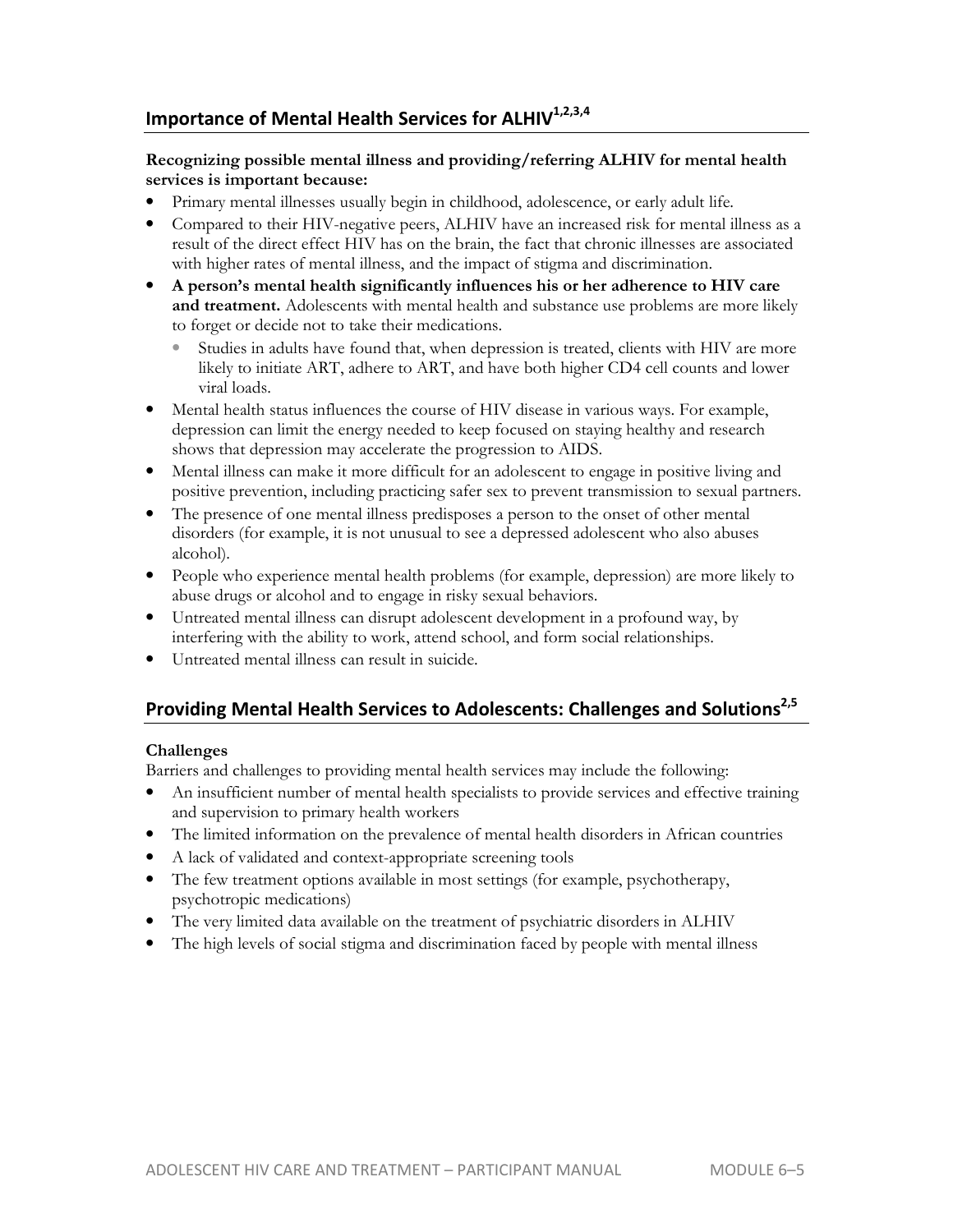#### **Solutions**

Diagnosing a specific mental illness can be difficult and requires specialized training. Despite this and the many challenges related to providing mental health services to ALHIV, there are many things **health workers** can do, such as:

- Recognize that ALHIV are at risk for mental illness.
- Recognize the array of mental illnesses that are seen in adolescents.
- Include mental health as a part of routine care. This includes conducting regular psychosocial assessments (see Module 5), regularly assessing a client's mental health needs, and checking in with caregivers (when available and involved) about the clients' moods, general behavior, and any changes they have observed — at home, at school, with friends, and with family members.
- Use clinical skills and observation during routine visits to identify if an adolescent might have a mental illness.
- Know the signs that a serious mental illness may be present and know how to refer adolescents for further assessment and care.
- Use simple screening tools to determine if a mental illness may exist.
- Distinguish urgent mental illness that requires emergency management from less pressing mental health concerns.
- Provide appropriate mental health referrals and follow-up care and support to adolescent clients and their family members.
- Consider the impact of mental illness on an adolescents' HIV care (in particular adherence to care and medications).
- Respect and listen to clients' and caregivers' beliefs about the origin and treatment of mental illness. Beliefs concerning the treatment of mental health conditions vary among members of different communities and cultural groups.
- Discourage the use of alcohol and drugs among adolescent clients.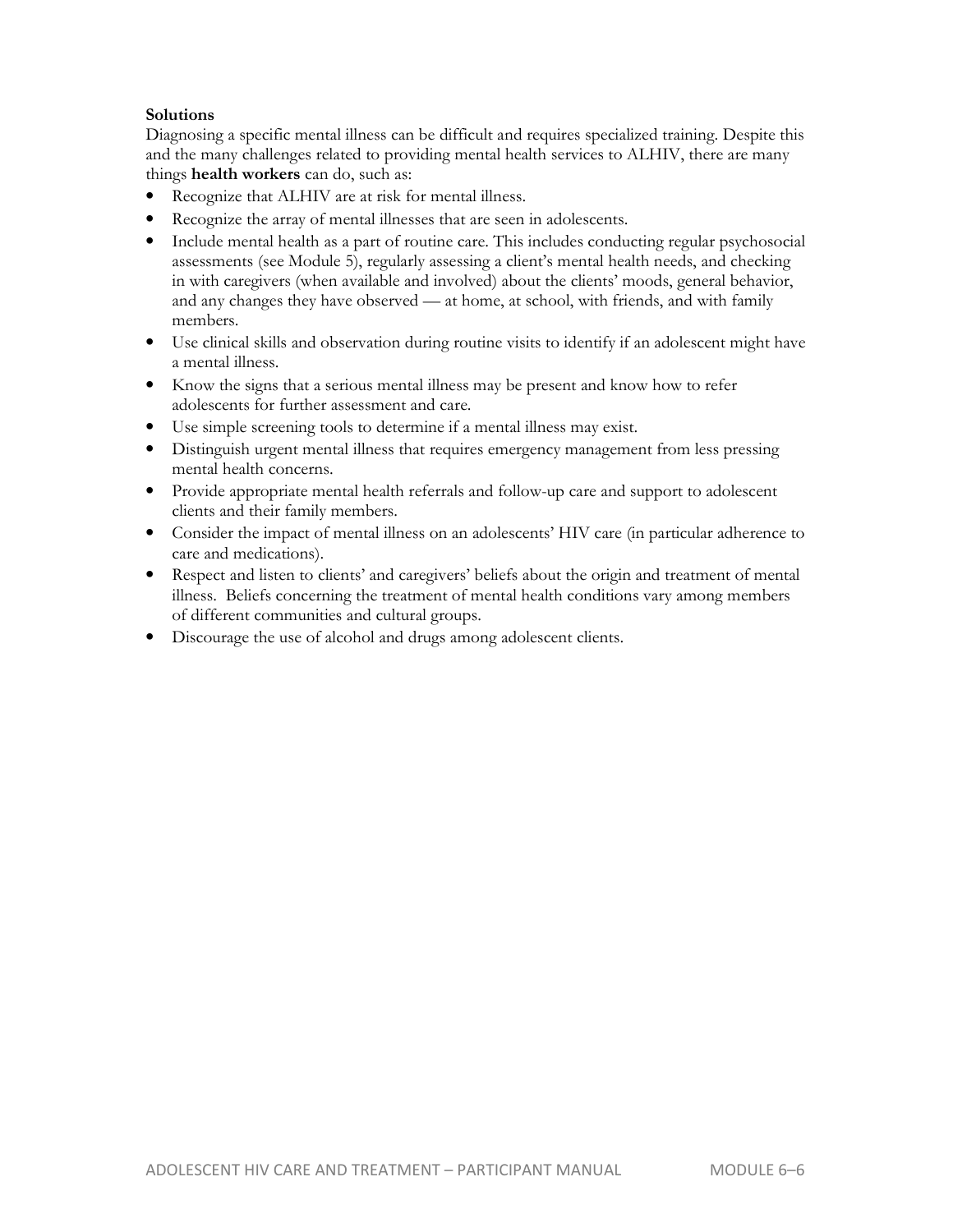There are also many things **health facilities** can do to support and improve mental health services for adolescent clients and their family members, such as:

- Establish routine approaches and standard internal procedures for mental health screening, referrals, and treatment.
	- This can include **mapping available mental health services** at the level of the health facility (own health facility and others in the area) and the community (e.g. school-based programs for adolescents with learning disabilities; mental health specialists, such as psychologists and psychiatrists within the facility or at other health facilities; public or private inpatient and outpatient psychiatric services; individual or group counseling programs, etc.), formalizing referral linkages with these services, and providing appropriate referrals and follow-up.
	- Health facilities should also **develop and implement standard procedures** for mental health screening, referrals, and treatment. In some facilities, for examples, health workers may be responsible for mental health screening and basic management, while in others, they may only be responsible for initial screening and referral to a mental health professional if possible mental illness is detected.
- Identify a mental health point person on the multidisciplinary HIV team (this may be a social worker, counselor, psychologist, or other).
	- Support the mental health point person to attend relevant mental health trainings and make time for in-service trainings on mental health.
	- A number of mental health resources that may be used for discussion and training in the clinical setting can be found here: http://www.who.int/mental\_health/en/.
- Ensure a multidisciplinary team approach to the care of clients with mental illness for example, that their care is managed jointly by the mental health professional (e.g. psychologist, psychiatrist, social worker) and the nurses and physicians providing HIV care and treatment.
- Ensure that mental health is discussed as a routine part of HIV care in multidisciplinary team meetings and case conferences.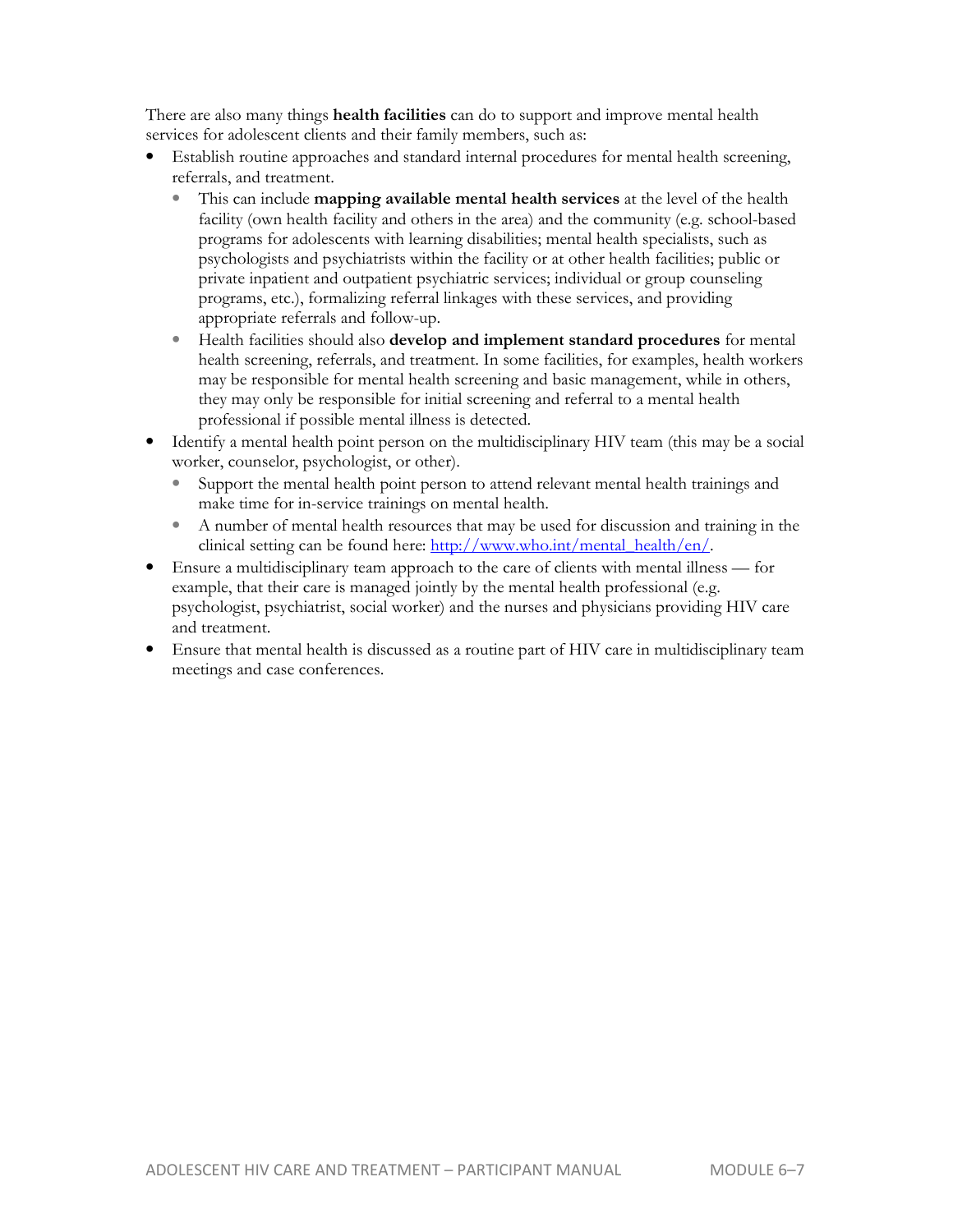# **Session 6.2 Identifying Possible Mental Illness and Providing Basic Mental Health Support to ALHIV**

### **Session Objectives**

#### **After completing this session, participants will be able to:**

- Recognize when an adolescent client may have a mental illness, determine the need for followup care, and provide appropriate referrals for mental health services
- Apply screening tools for depression and substance use disorders with adolescent clients
- Provide basic management during mental health emergencies
- Describe how to support clients taking psychotropic medications, including understanding basic interactions between ARVs and psychotropic medications

### **Recognizing Possible Signs of Mental Illness During Routine Clinic Visits**

**Remember:** Diagnosing a specific mental illness can be difficult and requires specialized training. However, all health workers should know the signs that a serious mental illness may be present and know how to refer adolescents for further assessment and care.

There are many types of information readily available to the health worker that can help determine if an ALHIV may have a mental illness. See also *Appendix 6A: Tips for Health Workers on Identifying Possible Mental Illness.*

#### **1. Use a client's recent and past history**

**Recent history:** An adolescent may self-report symptoms of mental illness. On the other hand, an adolescent suffering from a mental illness may not be aware that something is wrong or may be too afraid to talk about it. Concerns about the changes brought about by possible mental illness may be initially expressed by a client's family members, other adults, or peers. The health worker who knows an adolescent well may also notice these changes over time. For example:

- The adolescent has shown a dramatic change in behavior and/or a major decrease in psychosocial functioning (e.g., used to be friendly, but now only wants to be alone; used to be calm, but is now behaving in a violent way; was a good student, but is now failing in school, etc.)
- The adolescent has been saying things that do not seem plausible (e.g., "my grandmother is trying to poison me," "voices are telling me that I'm a bad person," etc.)

**Somatic symptoms:** Mental illness, especially depression and anxiety disorders, affect the mind and body and, when severe, are routinely accompanied by physical (or somatic) complaints.

• These may include: fatigue, headaches/migraines, abdominal pain/gastrointestinal problems, backaches, difficulty breathing, changes in appetite and weight, changes in sleep patterns, and chest pains.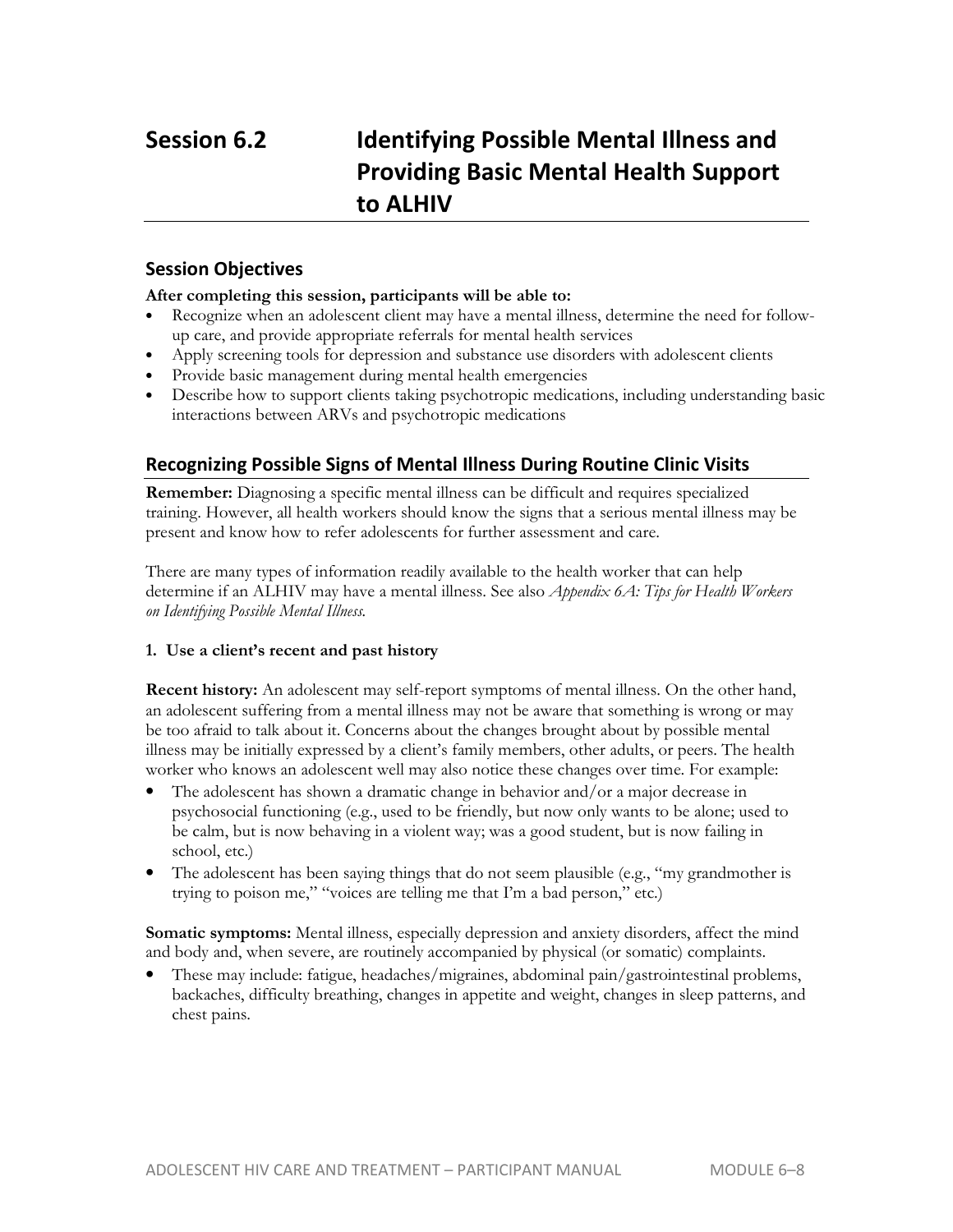#### **Review the client's clinical and ART history:**

- If signs of possible mental illness are observed or reported, health workers should review the client's HIV history, recent changes in disease status, and ART regimen (including any dosing or medicine changes) to determine if they are contributing to changes in the client's mental health.
- While rare, some ARVs, including efavirenz, can have neuropsychological side effects that may contribute to mental health problems. In these cases, drug changes may need to be considered in clients with new onset mental health problems.

Past history: Many mental illnesses are persistent or recurrent, and some can begin in early childhood. The client or an accompanying family member or friend may report past events that suggest the presence of a mental illness. These include:

- Past psychiatric hospitalization
- Past use of psychotropic medication (any medication capable of affecting the mind, emotions, and behavior) — this is discussed further later in this session
- History of severe behavioral disturbances
- History of mental illness in the family (e.g., depression, schizophrenia)
- History of school failure

#### **2. Make observations during routine visits (and ask caregivers' about their observations)**

Health workers can make observations about the following during their routine visits with clients, which may alert them to the existence of a possible mental illness.

- **Appearance and presentation**: The adolescent's hygiene and grooming are poor; the client comes across as frightening or frightened; the client has alcohol on his or her breath and/or appears intoxicated; the adolescent makes no eye contact or is crying
- **Attitude and behavior**: The adolescent is restless, belligerent, uncooperative; the adolescent is making threats, is unwilling/unable to speak, is behaving in odd and unusual ways
- **Mood and emotions:** The adolescent looks or seems to be frightened, sad, angry
- **Speech, thinking, and perception**: The adolescent is speaking very rapidly or overly loudly or softly; is saying things that make no sense; is saying things that are unlikely to be true (e.g. my grandmother is poisoning me); is reporting hallucinations (hearing or seeing things that are not there)
- **Level of alertness and orientation**: The adolescent is having trouble staying alert and attentive; is drowsy; is confused about things like where he or she is and what time of day it is
- **Social and intellectual skills**: The adolescent does not have the verbal, behavioral, and/or social skills that would be expected of someone his or her age; the adolescent is behaving like a younger child would

If the history and observations reveal problems, it is helpful to ask a few simple follow-up questions that are specific to the problems reported or observed. For example:

- *What is making you cry?*
- *You look frightened today did something scare you?*
- *What are you feeling angry about?*
- *You are usually so neatly dressed is something wrong?*
- *Have you noticed how quickly you're speaking?*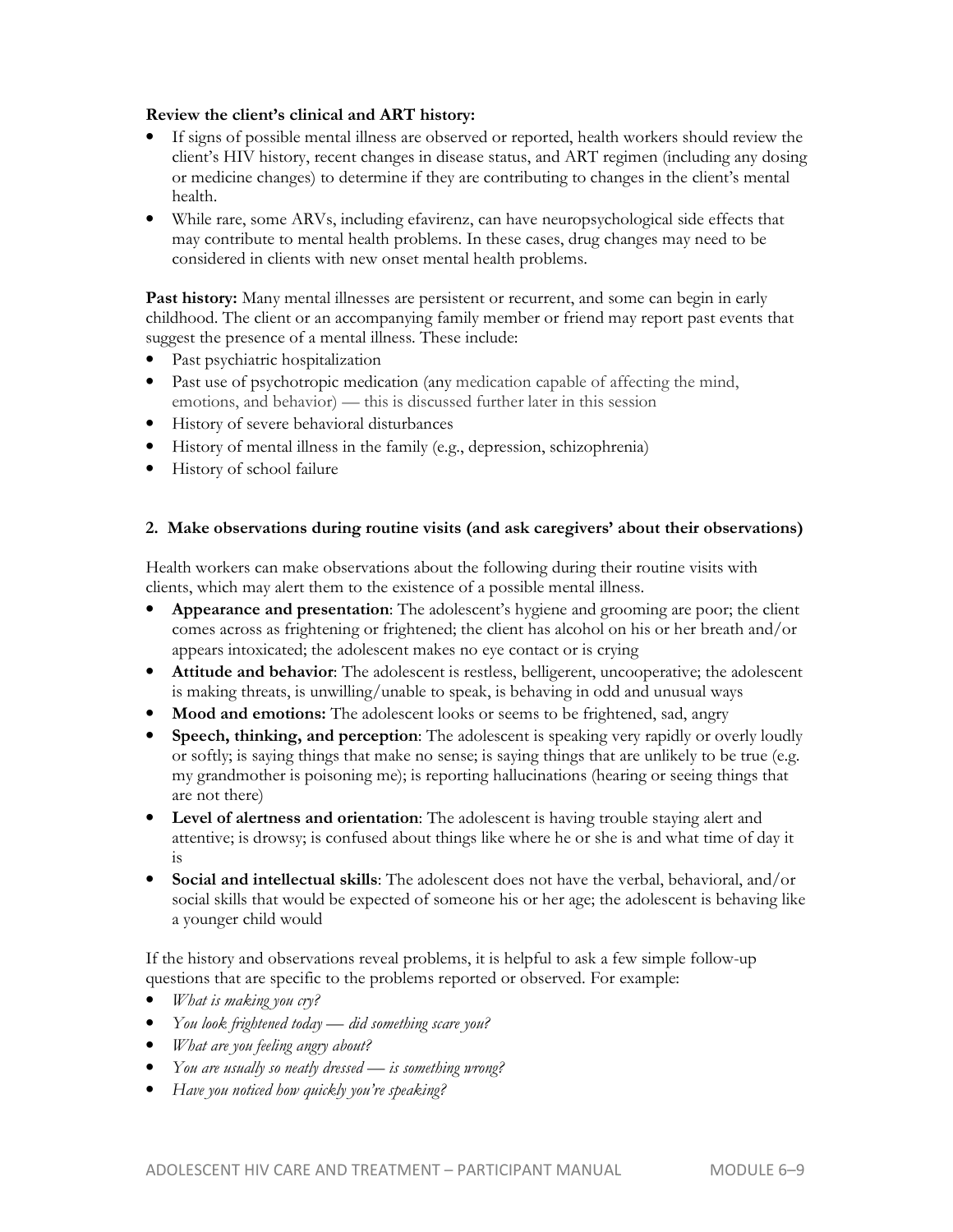If health workers are not afraid to ask this type of simple questions based on their observations, they may quickly learn whether an adolescent client is having serious problems that suggest the presence of mental illness.

As mentioned above, it is also important for health workers to review the client's HIV history, recent changes in disease status, and ART regimen (including any dosing changes or new medications) to determine if they might be contributing to any new mental health issues.

#### **A note about delirium**

Delirium is a serious *medical* (i.e., not psychological) condition that can present with signs of mental illness, such as delusions, hallucinations, and agitation. Prior to concluding that an adolescent has a primary mental illness, it is very important for health workers to first assess whether the adolescent has delirium and is in urgent need of medical care. Note that delirium is not as common in adolescents as it is among the elderly, especially hospitalized and critically ill patients.

Causes of delirium:

- Rapidly reversible causes of delirium are hypoglycemia (check blood glucose level), severe dehydration (check for signs of shock, heat stroke, high temperature; provide hydration and cooling), and hypoxia (look for cyanosis and shortness of breath; give oxygen).
- Other causes of delirium include meningitis, cerebral malaria, sepsis from any cause, the direct impact of HIV on the brain, elevated blood sugar, organ failure, metabolic or endocrine abnormalities, alcohol/drug/medication intoxication or overdose, poisoning, status epilepticus, post seizure state, neurotoxic snake bites, and head trauma.

#### **3. Conduct regular psychosocial assessments**

As discussed in Module 5, health workers should conduct a psychosocial assessment when an adolescent enrolls in care and treatment and annually thereafter — as well as when there is a significant change in the client's situation. Health workers may find it helpful to use the Psychosocial Assessment Tool in *Appendix 5A* as a guide to conduct and record key points of psychosocial assessments.

- Psychosocial assessment findings can reveal important things about the client's mood, mood changes over time, coping strategies, eating and sleeping habits, drug and alcohol use, and support systems.
- Information gained from psychosocial assessments can help health workers identify areas for additional follow-up and support, as well as possible signs of mental health problems that require further assessment by a trained mental health provider.

**Remember:** The way mental illnesses present in clients varies from culture to culture and person to person. There are also differences in younger versus older adolescents. For example:

- It is common for younger children to manifest mental health issues through acting out behaviors or by complaining about stomach pain or other unexplained somatic problems.
- Older adolescents may demonstrate more pronounced difficulties with schoolwork, truancy, running away from home, and substance abuse. Mental illness interferes with their sense of well being and/or the ability to carry out usual activities.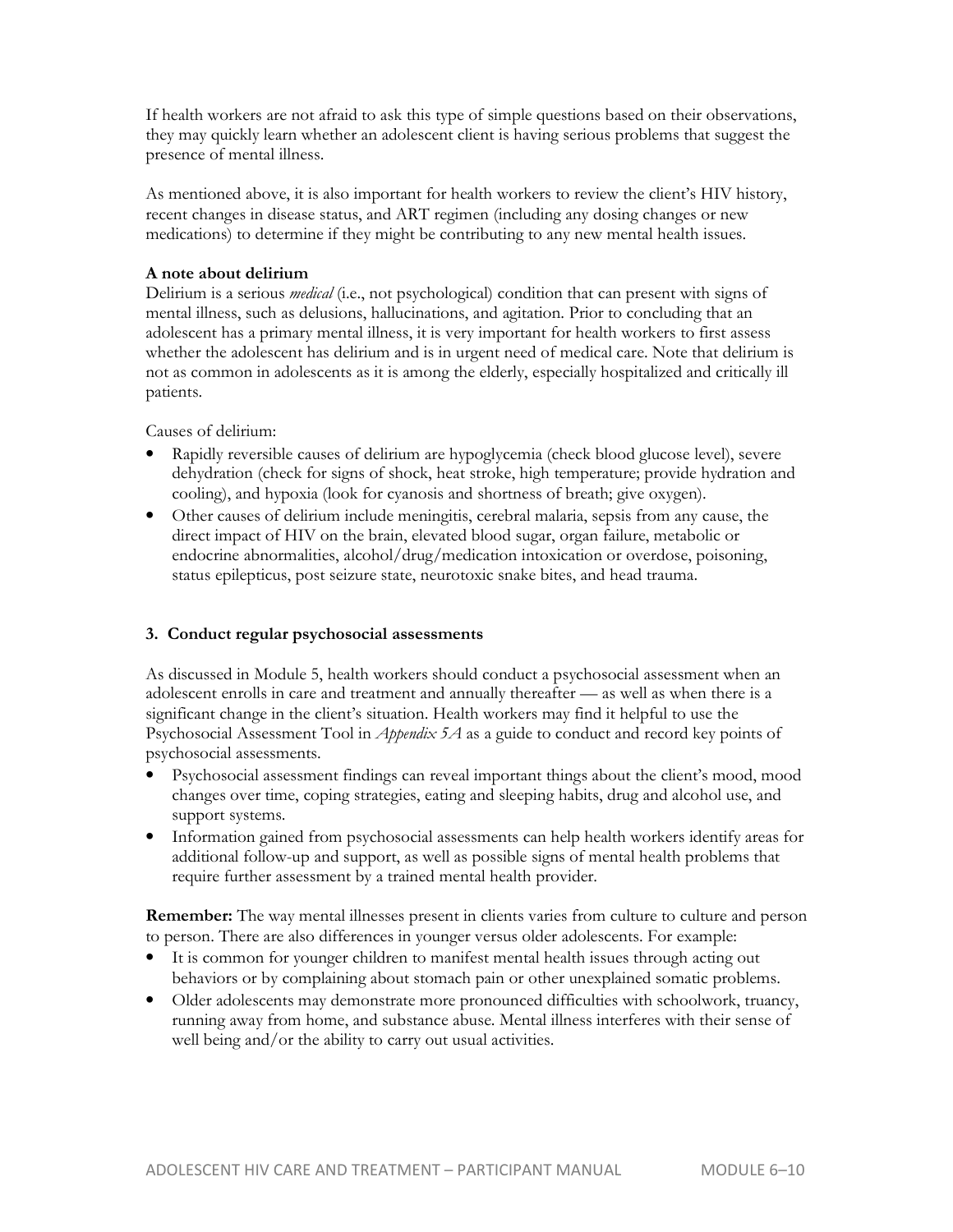#### **Exercise 2: Mental Illness in ALHIV: Small group work and peer teaching**

| <b>Purpose</b> | To learn more about the major categories of mental illness, including |  |  |  |  |  |  |
|----------------|-----------------------------------------------------------------------|--|--|--|--|--|--|
|                | common signs and symptoms that health workers should watch out for    |  |  |  |  |  |  |
|                | and suggested next steps health workers can take if they think an     |  |  |  |  |  |  |
|                | adolescent client may have a mental illness                           |  |  |  |  |  |  |

This exercise consists of 2 parts:

- Part 1: Small Group Work
- Part 2: Large Group Discussion

#### Refer to Tables 6.1-6.5.

For Part 1, prepare to teach your peers about the category of mental illness assigned to your group, including:

- Basic information about the mental illness (the definition, locally used terms, etc.)
- Possible signs and symptoms
- What the health worker should do
- Screening tools that health workers can use to get more information (note that examples of screening tools for depression, alcohol abuse, and drug use are included in *Appendices 6B, 6C,* and *6D*, respectively).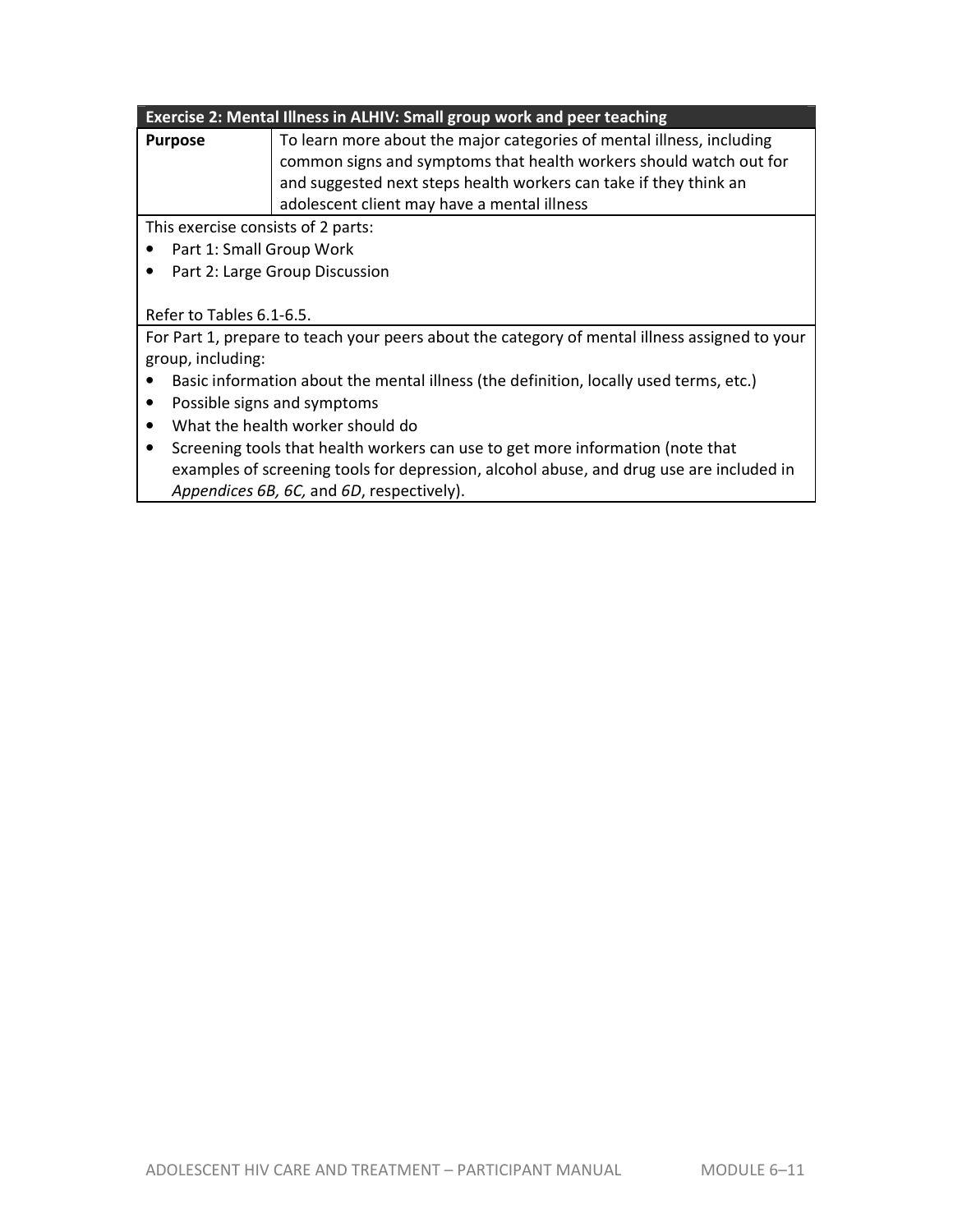# **Mental Illness in ALHIV: Signs and Symptoms and Tips for Health Workers2,6**

The content and tables below summarize basic information on common categories of mental illness, including basic definitions, possible signs and symptoms health workers should watch out for, and suggestions for what health workers should do if they observe these signs and symptoms.

#### **Depression**

Depression is the most common mental illness seen in ALHIV.

| Depressed mood, feelings of helplessness or hopelessness                                                                                                                                                                                                                                                                                                                                                                                                                                                                                                                                                                                                                                                                                                                                                                                                                                                                            |
|-------------------------------------------------------------------------------------------------------------------------------------------------------------------------------------------------------------------------------------------------------------------------------------------------------------------------------------------------------------------------------------------------------------------------------------------------------------------------------------------------------------------------------------------------------------------------------------------------------------------------------------------------------------------------------------------------------------------------------------------------------------------------------------------------------------------------------------------------------------------------------------------------------------------------------------|
| Really tired with no energy<br>$\bullet$                                                                                                                                                                                                                                                                                                                                                                                                                                                                                                                                                                                                                                                                                                                                                                                                                                                                                            |
| Cannot find good in anything<br>٠                                                                                                                                                                                                                                                                                                                                                                                                                                                                                                                                                                                                                                                                                                                                                                                                                                                                                                   |
| Does not enjoy things (loss of interest or pleasure)                                                                                                                                                                                                                                                                                                                                                                                                                                                                                                                                                                                                                                                                                                                                                                                                                                                                                |
| Sleeps too much or not enough<br>٠                                                                                                                                                                                                                                                                                                                                                                                                                                                                                                                                                                                                                                                                                                                                                                                                                                                                                                  |
| Gets angry for no reason<br>$\bullet$                                                                                                                                                                                                                                                                                                                                                                                                                                                                                                                                                                                                                                                                                                                                                                                                                                                                                               |
| Cannot eat or eats too much<br>$\bullet$                                                                                                                                                                                                                                                                                                                                                                                                                                                                                                                                                                                                                                                                                                                                                                                                                                                                                            |
| Does not feel like being social with friends or family<br>$\bullet$                                                                                                                                                                                                                                                                                                                                                                                                                                                                                                                                                                                                                                                                                                                                                                                                                                                                 |
| Feelings of guilt or low self-worth<br>$\bullet$                                                                                                                                                                                                                                                                                                                                                                                                                                                                                                                                                                                                                                                                                                                                                                                                                                                                                    |
| Poor concentration<br>$\bullet$                                                                                                                                                                                                                                                                                                                                                                                                                                                                                                                                                                                                                                                                                                                                                                                                                                                                                                     |
| Talks about running away<br>$\bullet$                                                                                                                                                                                                                                                                                                                                                                                                                                                                                                                                                                                                                                                                                                                                                                                                                                                                                               |
| Thinks about suicide<br>٠                                                                                                                                                                                                                                                                                                                                                                                                                                                                                                                                                                                                                                                                                                                                                                                                                                                                                                           |
| Talks of self-injury or has had prior episode(s) of self-injury<br>$\bullet$                                                                                                                                                                                                                                                                                                                                                                                                                                                                                                                                                                                                                                                                                                                                                                                                                                                        |
| Prior attempts or expressions of suicide<br>$\bullet$                                                                                                                                                                                                                                                                                                                                                                                                                                                                                                                                                                                                                                                                                                                                                                                                                                                                               |
| Symptoms of depression are very common among adolescents. They are often<br>$\bullet$<br>transient and respond to support from friends, family, and health workers.<br>If problems are mild, try psychosocial counseling and support strategies (see<br>$\bullet$<br>Modules 4 and 5).<br>Refer client to trained counselor or other mental health provider, peer support<br>$\bullet$<br>group, and group/individual therapy, if available.<br>Ask about alcohol and drug use (see below).<br>٠<br>Review the client's HIV history, recent changes in disease status, and ART<br>٠<br>regimen (including any dosing changes or new medications).<br>Screen the client for depression; for example, using the screening tools in<br>$\bullet$<br>Appendix 6B: Sample Screening Tools for Depression and Suicide<br>If depression is severe, does not improve, or worsens, refer client to a mental<br>$\bullet$<br>health provider. |
| Screen for suicide risk. Clients require urgent intervention if:<br>They indicate they might hurt themselves or another person, or if they show any<br>$\bullet$<br>evidence of self-harm.<br>Their families cannot cope with them anymore.<br>$\bullet$<br>They are thinking about, threatening, or have attempted to kill themselves.<br>$\bullet$<br>If suicidal, ensure immediate safety and refer to the nearest psychiatric<br>hospital; provide constant supervision during transfer (see the section on<br>"Managing Psychiatric Emergencies" below for more information).                                                                                                                                                                                                                                                                                                                                                  |
|                                                                                                                                                                                                                                                                                                                                                                                                                                                                                                                                                                                                                                                                                                                                                                                                                                                                                                                                     |

|  | Table 6.1: Depression - Tips for health workers |  |  |  |
|--|-------------------------------------------------|--|--|--|
|--|-------------------------------------------------|--|--|--|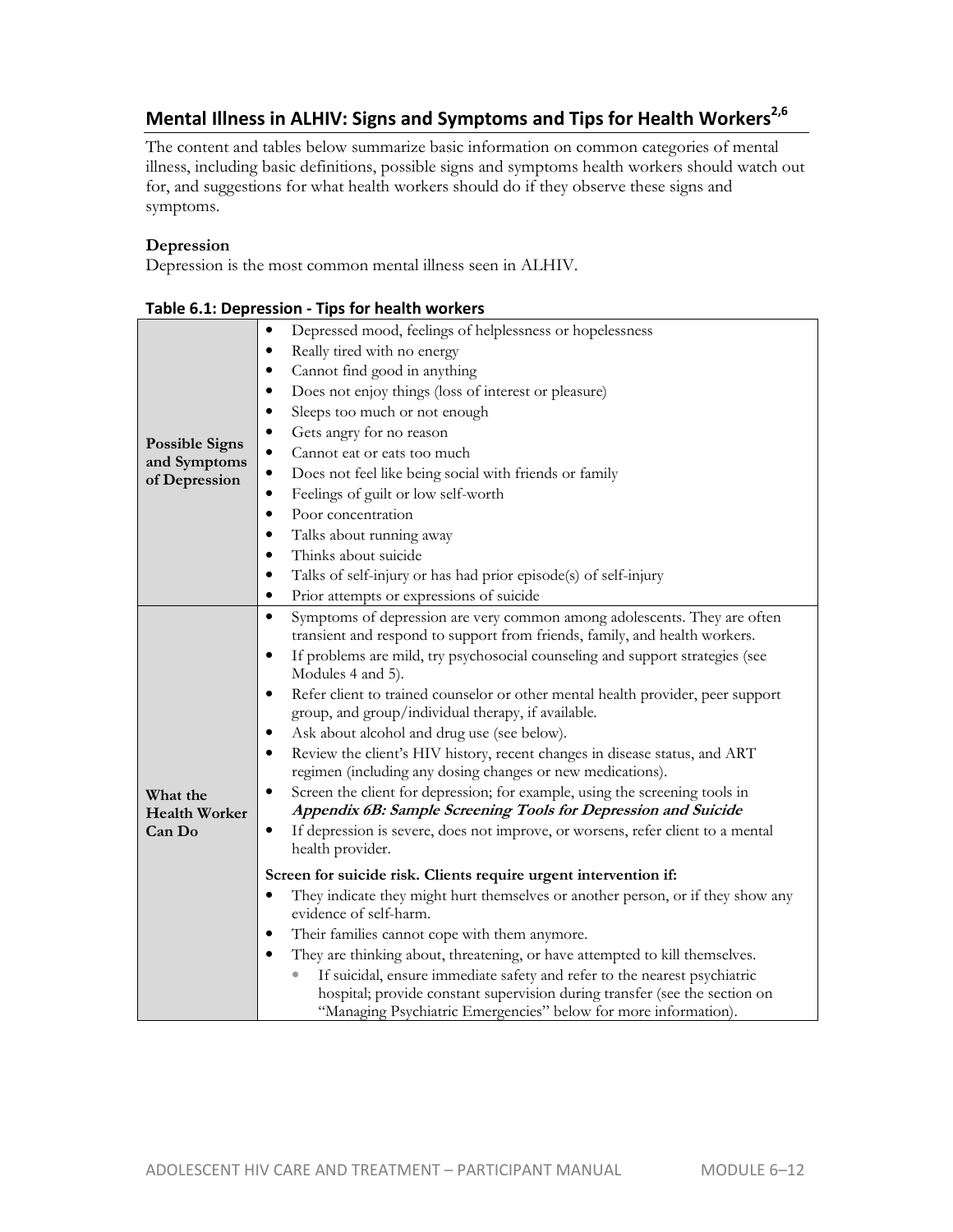#### **Alcohol and substance use disorders**

Experimentation is common among adolescents (this will be discussed further in Module 9). However, there are patterns of use that warrant the diagnosis of an alcohol or substance use disorder. Note that, in addition to alcohol, some commonly used drugs include marijuana, glue (sniffing), chat, and methamphetamines. In some places, efavirenz is also crushed and smoked.

| <b>Possible Signs</b><br>and Symptoms<br>of Alcohol and<br>Substance Use<br><b>Disorders</b> | Sudden changes in personality without another known cause<br>٠<br>Loss of interest in favorite hobbies, sports, or other activities<br>Sudden decline in performance or attendance at school or work<br>٠<br>Changes in friends and reluctance to talk about new friends<br>$\bullet$<br>Deterioration of personal grooming habits and personal hygiene<br>$\bullet$                                                                                                                                                                                                                                                                                                                                                                                                                                                                                                                                                                                                                                                                                                                                                                                           |
|----------------------------------------------------------------------------------------------|----------------------------------------------------------------------------------------------------------------------------------------------------------------------------------------------------------------------------------------------------------------------------------------------------------------------------------------------------------------------------------------------------------------------------------------------------------------------------------------------------------------------------------------------------------------------------------------------------------------------------------------------------------------------------------------------------------------------------------------------------------------------------------------------------------------------------------------------------------------------------------------------------------------------------------------------------------------------------------------------------------------------------------------------------------------------------------------------------------------------------------------------------------------|
|                                                                                              | Difficulty paying attention or forgetfulness<br>٠<br>Sudden aggressive behavior, anger, nervousness, or giddiness<br>٠<br>Increased secretiveness, heightened sensitivity to being asked questions<br>Sudden changes or unexplained problems with adherence to medications or<br>$\bullet$                                                                                                                                                                                                                                                                                                                                                                                                                                                                                                                                                                                                                                                                                                                                                                                                                                                                     |
|                                                                                              | missed appointments                                                                                                                                                                                                                                                                                                                                                                                                                                                                                                                                                                                                                                                                                                                                                                                                                                                                                                                                                                                                                                                                                                                                            |
| What the<br><b>Health Worker</b><br>Can Do                                                   | Provide general education and counseling on risk reduction and behavior change.<br>$\bullet$<br>For example, assess the safety of the client and others while client is under the<br>influence of alcohol or drugs (if operating a motor vehicle, having sex, etc.) and<br>provide risk reduction counseling.<br>Provide referrals for individual and group counseling and treatment (e.g.<br>Alcoholics Anonymous).<br>Review the client's HIV history, recent changes in disease status, and ART regimen<br>٠<br>(including any dosing changes or new medications).<br>Screen for alcohol misuse and drug use and abuse upon initial intake and whenever<br>$\bullet$<br>suspected, based on medical history, reports from family/partner, client's behavior<br>in the clinic, or findings from psychosocial assessments. See Appendix 6C:<br>Screening for Alcohol Dependency with the CAGE Questionnaire and<br>Appendix 6D: The Drug Abuse Screening Test (DAST).<br>Be patient and accepting of the client's situation; recovery can be a gradual process.<br>Provide ongoing support and follow-up at every visit.<br>See Module 9 for more information |

#### **Table 6.2: Alcohol and substance use disorders - Tips for health workers**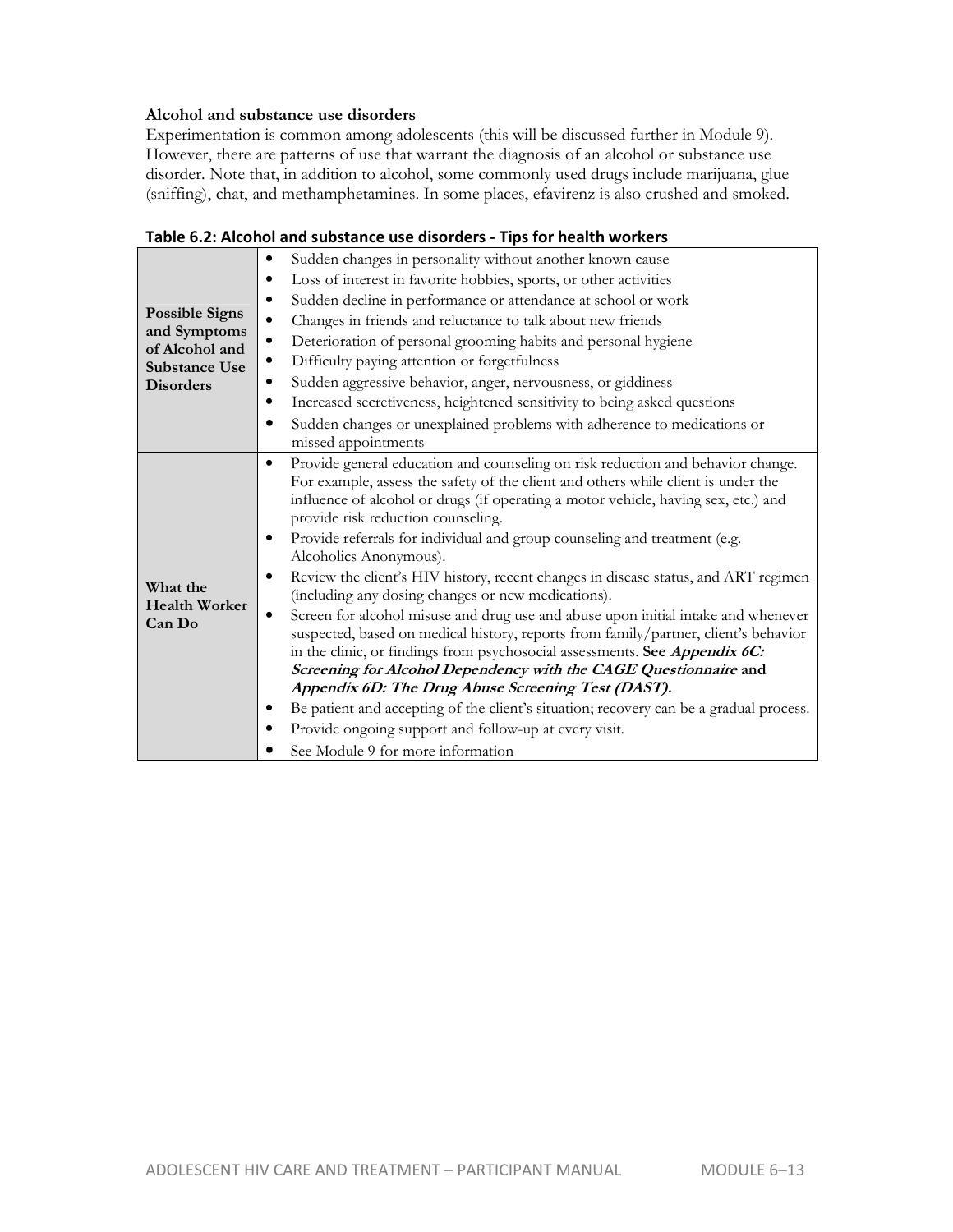#### **Anxiety disorders**

Anxiety disorders are different from the normal, everyday anxiety that is commonly seen among adolescents. Anxiety disorders are more intense (e.g., panic attacks), last longer, and/or interfere with daily life.

|                                                                         | GISOTUCIS TIPS TOT HUGHET HOTKUIS                                                                                                                                                                                                                                                                                                                                                                                                                                                                                                                                                                                                                                                                                                                                         |
|-------------------------------------------------------------------------|---------------------------------------------------------------------------------------------------------------------------------------------------------------------------------------------------------------------------------------------------------------------------------------------------------------------------------------------------------------------------------------------------------------------------------------------------------------------------------------------------------------------------------------------------------------------------------------------------------------------------------------------------------------------------------------------------------------------------------------------------------------------------|
| <b>Possible Signs</b><br>and Symptoms<br>of Anxiety<br><b>Disorders</b> | Cannot eat<br>٠<br>Cannot breathe or has frequent shortness of breath<br>Panic attacks (may include shaking, sweating, fast heartbeat, difficulty breathing)<br>٠<br>Tingling in the hands or feet<br>٠<br>Chronic headaches<br>٠<br>Trouble sleeping; nightmares<br>٠<br>Cannot concentrate on anything<br>Feels jumpy, stressed out, or restless                                                                                                                                                                                                                                                                                                                                                                                                                        |
|                                                                         | Feels overwhelming sense of worry<br>٠                                                                                                                                                                                                                                                                                                                                                                                                                                                                                                                                                                                                                                                                                                                                    |
|                                                                         | Fearful of participating in normal activities                                                                                                                                                                                                                                                                                                                                                                                                                                                                                                                                                                                                                                                                                                                             |
| What the<br><b>Health Worker</b><br>Can Do                              | Symptoms of anxiety are very common among adolescents. They are often<br>٠<br>transient and respond to support from friends, family, and health workers.<br>If problems are mild, try psychosocial counseling and support strategies (see<br>٠<br>Modules 4 and 5).<br>Refer client to peer support group and group/individual therapy, if available.<br>Teach client relaxation techniques and explore other coping mechanisms to<br>٠<br>manage anxiety.<br>Review the client's HIV history, recent changes in disease status, and ART regimen<br>٠<br>(including any dosing changes or new medications).<br>If anxiety is severe, interferes with the client's functioning, and/or does not<br>improve or worsens over time, refer client to a mental health provider. |

#### **Table 6.3: Anxiety disorders - Tips for health workers**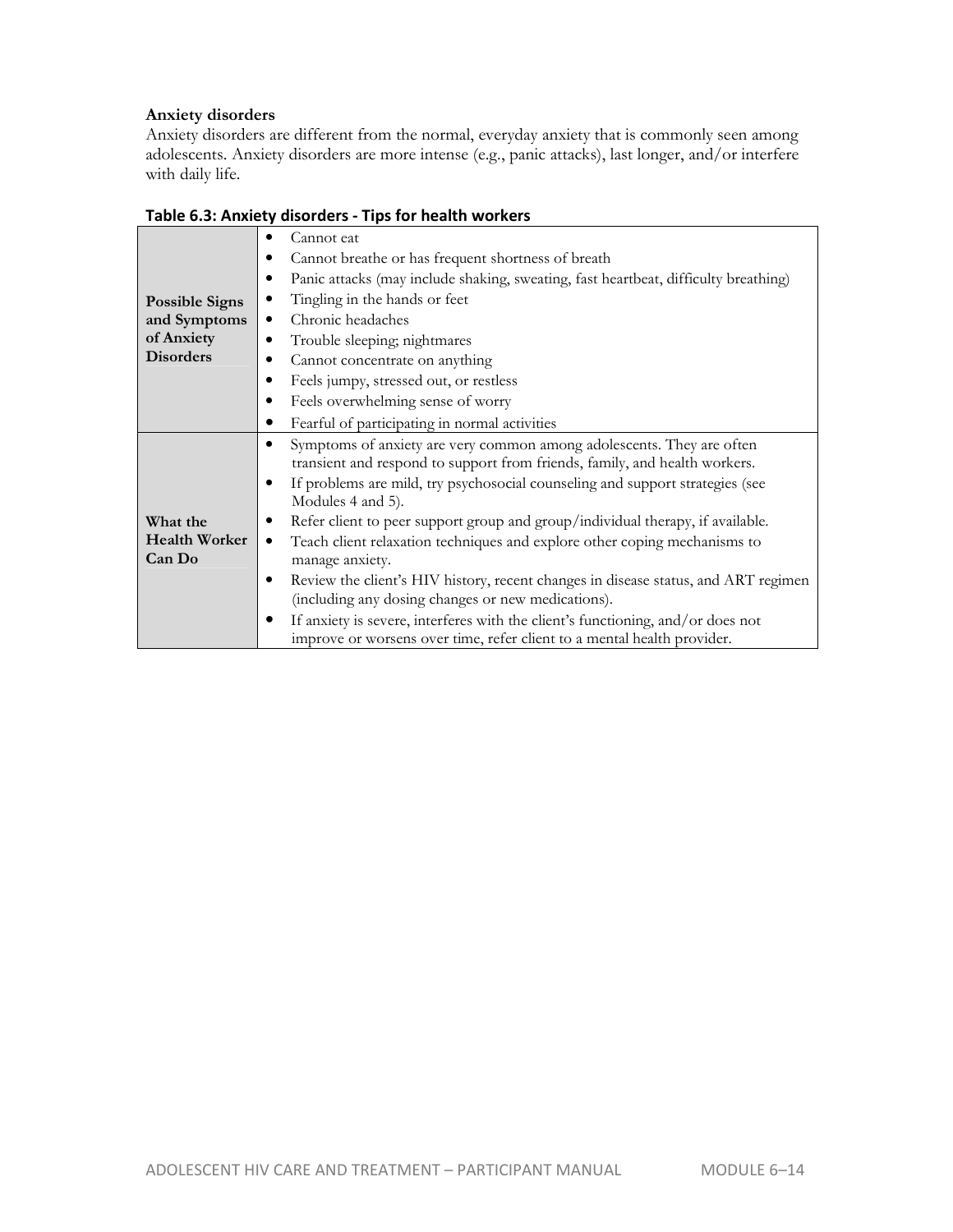#### **Behavioral disorders**

Disruptive behavioral disorders are marked by poorly regulated and socially unacceptable behaviors that interfere with an adolescent's ability to carry out daily activities and negatively affects school performance. Symptoms are typically observed in younger adolescents.

|                                                                                                 | rable 0.4. Deliavioral disorders - Tips for Health Workers                                      |  |  |  |  |
|-------------------------------------------------------------------------------------------------|-------------------------------------------------------------------------------------------------|--|--|--|--|
|                                                                                                 | Frequent defiance of authority<br>$\bullet$                                                     |  |  |  |  |
|                                                                                                 | Arguing and refusing to obey rules at home and at school<br>$\bullet$                           |  |  |  |  |
|                                                                                                 | Failure to take responsibility for bad behavior or mistakes                                     |  |  |  |  |
|                                                                                                 | Resentment, looking for revenge<br>٠                                                            |  |  |  |  |
|                                                                                                 | Regular temper tantrums                                                                         |  |  |  |  |
|                                                                                                 | In older children/adolescents:                                                                  |  |  |  |  |
| Aggressive behaviors that threaten/harm people or animals                                       |                                                                                                 |  |  |  |  |
|                                                                                                 | Behaviors that destroy property<br>٠                                                            |  |  |  |  |
| <b>Possible Signs</b>                                                                           | Stealing, bullying, or lying<br>$\bullet$                                                       |  |  |  |  |
| and Symptoms                                                                                    | Serious violations of rules at home or at school<br>٠                                           |  |  |  |  |
| of Behavioral<br>Adolescents with attention deficit hyperactivity disorder (ADHD) often exhibit |                                                                                                 |  |  |  |  |
| <b>Disorders</b>                                                                                | the following symptoms:                                                                         |  |  |  |  |
|                                                                                                 | Trouble paying attention and concentrating<br>$\bullet$                                         |  |  |  |  |
|                                                                                                 | Difficulty in organizing activities<br>٠                                                        |  |  |  |  |
|                                                                                                 | Easily distracted and fails to finish tasks<br>٠                                                |  |  |  |  |
|                                                                                                 | High activity level                                                                             |  |  |  |  |
|                                                                                                 | Cannot sit still                                                                                |  |  |  |  |
|                                                                                                 | Impulsivity                                                                                     |  |  |  |  |
|                                                                                                 | Cannot wait for a turn                                                                          |  |  |  |  |
|                                                                                                 | Interrupts when others are talking or doing something<br>٠                                      |  |  |  |  |
|                                                                                                 | Counsel the client, focusing on self-regulation.<br>$\bullet$                                   |  |  |  |  |
|                                                                                                 | Counsel caregivers, focusing on improving parenting skills and giving advice on<br>٠            |  |  |  |  |
| What the                                                                                        | how to create a structured home environment.                                                    |  |  |  |  |
| <b>Health Worker</b>                                                                            | Review the client's HIV history, recent changes in disease status, and ART regimen<br>$\bullet$ |  |  |  |  |
| Can Do                                                                                          | (including any dosing changes or new medications).                                              |  |  |  |  |
|                                                                                                 | Talk with a mental health specialist about prescribing medication                               |  |  |  |  |
|                                                                                                 | Provide referrals to local support services.<br>$\bullet$                                       |  |  |  |  |

### **Table 6.4: Behavioral disorders - Tips for health workers**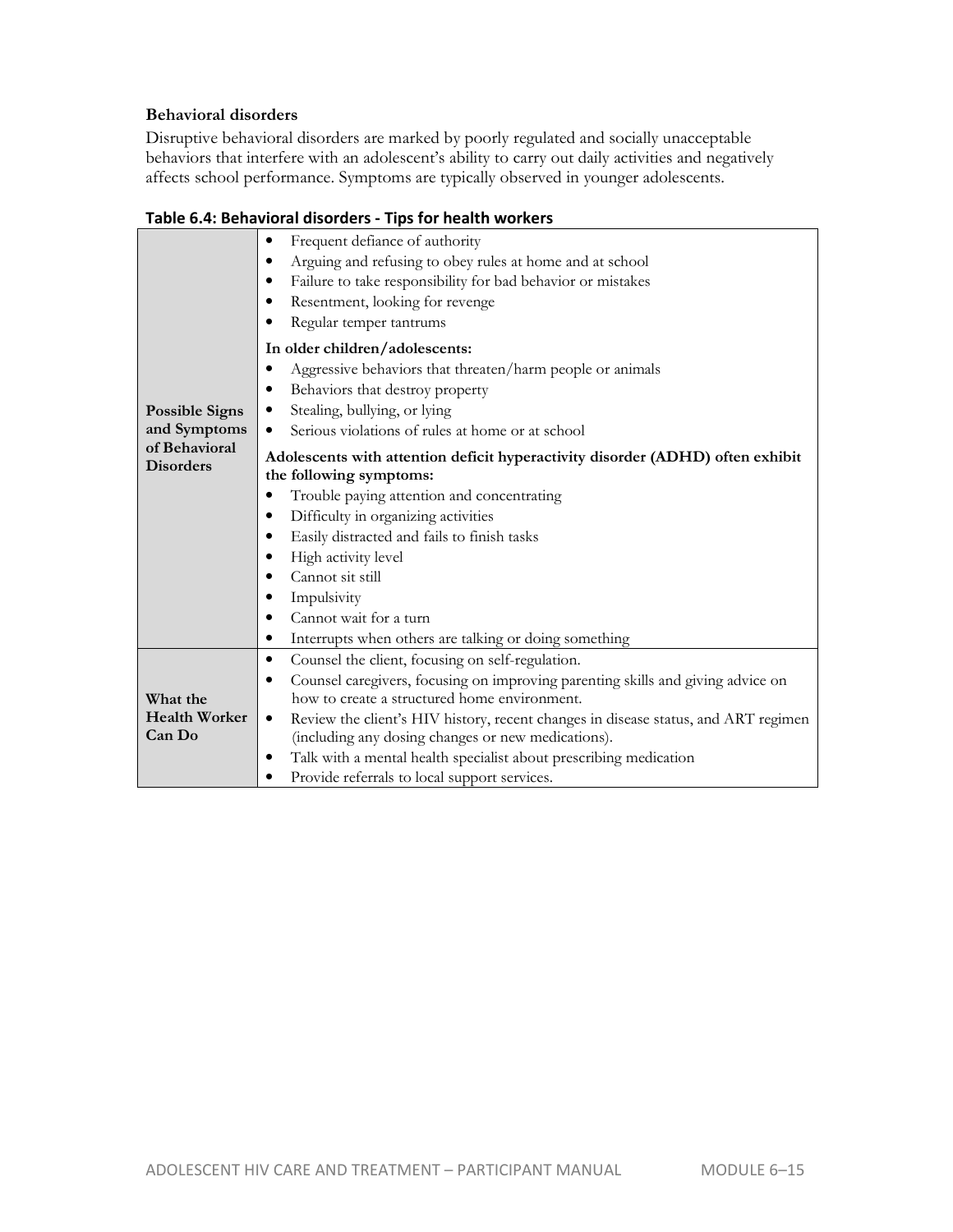#### **Severe mental illness**

Severe mental illness usually refers to schizophrenia, schizoaffective disorder, or other mental illnesses that can have psychotic features (in other words, loss of contact with reality).

| <b>Possible Signs</b><br>and Symptoms<br>of Severe<br><b>Mental Illness</b> | Bizarre delusions<br>٠<br>Auditory or visual hallucinations (client reports hearing or seeing things)<br>Paranoia<br>٠<br>Agitation<br>٠<br>Suspiciousness<br>Hostility<br>٠<br>Exaggerated sense of self                                                                                                                                                                                                                                                                                                                                                                                                                                                                                                                                                                                                                                                                                                                                                                                                                                 |
|-----------------------------------------------------------------------------|-------------------------------------------------------------------------------------------------------------------------------------------------------------------------------------------------------------------------------------------------------------------------------------------------------------------------------------------------------------------------------------------------------------------------------------------------------------------------------------------------------------------------------------------------------------------------------------------------------------------------------------------------------------------------------------------------------------------------------------------------------------------------------------------------------------------------------------------------------------------------------------------------------------------------------------------------------------------------------------------------------------------------------------------|
| What the<br><b>Health Worker</b><br>Can Do                                  | First, rule out delinum, a senous <i>medical</i> (i.e., not psychological) condition that can<br>٠<br>present with signs of mental illness, such as delusions, hallucinations, and agitation.<br>Always check for fever — an agitated adolescent who is febrile should always be<br>presumed to be medically ill. See the content about delirium in the previous<br>section for more information.<br>Adolescents suspected of delirium should be referred for urgent medical<br>evaluation and treatment.<br>Review the client's HIV history, recent changes in disease status, and ART regimen<br>(including any dosing changes or new medications).<br>If delirium is <b>not</b> suspected, refer to a psychiatrist or other mental health<br>٠<br>professional for assessment and treatment.<br>Clients with severe mental health disorders should not be discriminated against<br>٠<br>when ART is considered. Stabilization of psychiatric symptoms and directly<br>observed treatment by a caregiver will likely improve adherence. |

**Table 6.5: Severe mental illness - Tips for health workers**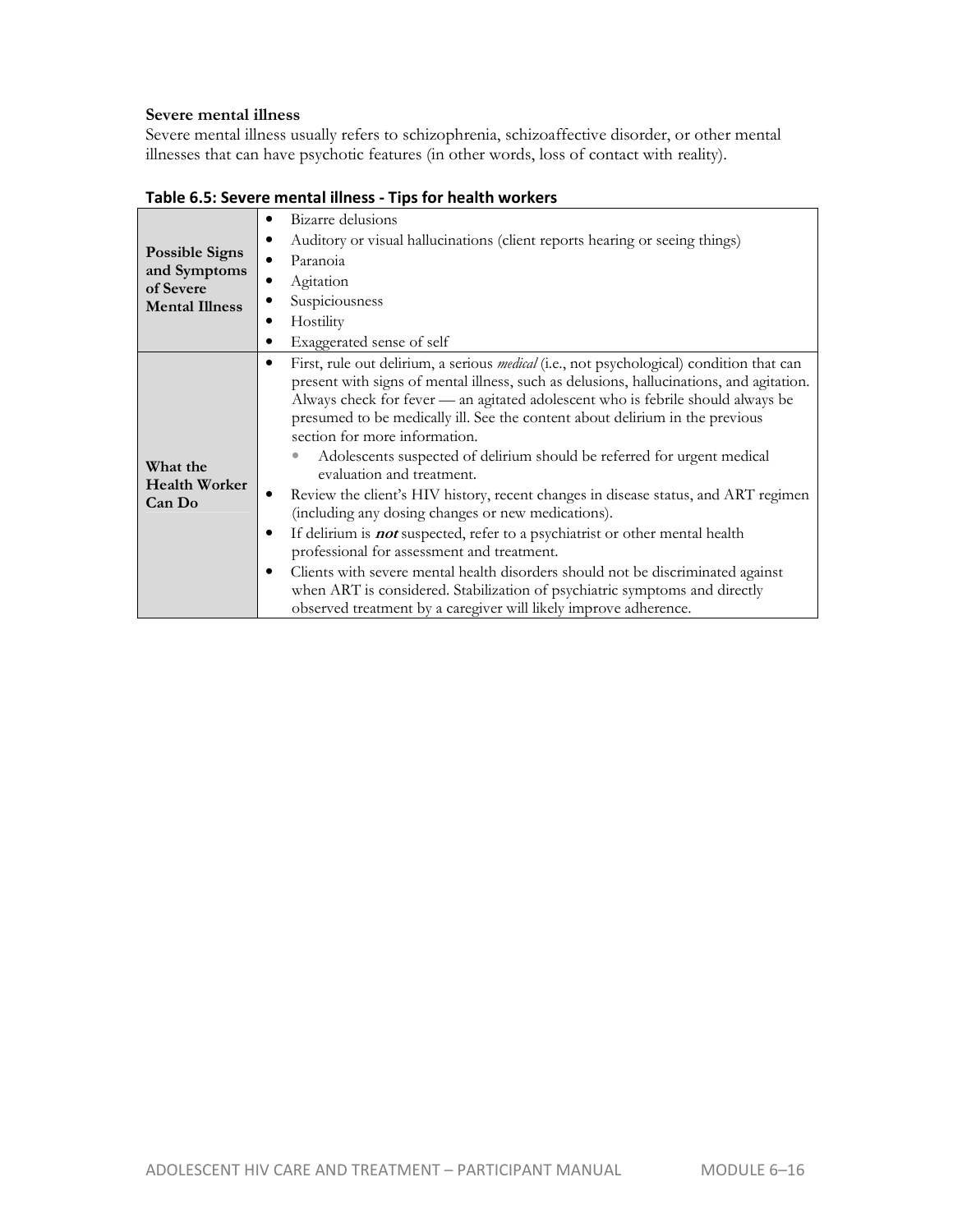# **Managing Psychiatric Emergencies6**

Sometimes an adolescent may present in a violent or agitated way, making it necessary to provide immediate management prior to emergency medical treatment (if the cause is delirium, for example) or transfer to a psychiatric hospital.

#### **Each health facility should develop standard operating procedures on the management of psychiatric emergencies, should train all health workers on these procedures, and should ensure that they are implemented.**

#### **How to manage a client who is violent or very agitated**

#### **Calm and protect:**

- Protect the client from harming him- or herself, you, or others.
- Ensure that you are in a quiet area where there is no audience.
- Use space to protect yourself.
- Get help from other colleagues, security, or family members who can help mediate the situation and calm the client down, for the safety of both the client and staff.
- Approach the client in a calm and confident manner.
- Speak in a calm and reassuring way.
- Be non-confrontational, non-judgmental, and deflect criticism.
- Keep your own emotions in check. Do not let yourself be affected by verbal abuse or threats.
- Be aware of potential weapons and remove unsafe objects.
- Consider sedation with diazepam or haloperidol if these medications are available on-site with instructions for use in adolescents.

**A note on restraining patients:** In some places, it is currently or was previously customary practice to restrain violent or agitated patients, such as by using hand and feet restraints. The global community recognizes such extreme restraint as both cruel and unnecessary. Health workers should not restrain patients in this way unless it is absolutely necessary to protect the patient.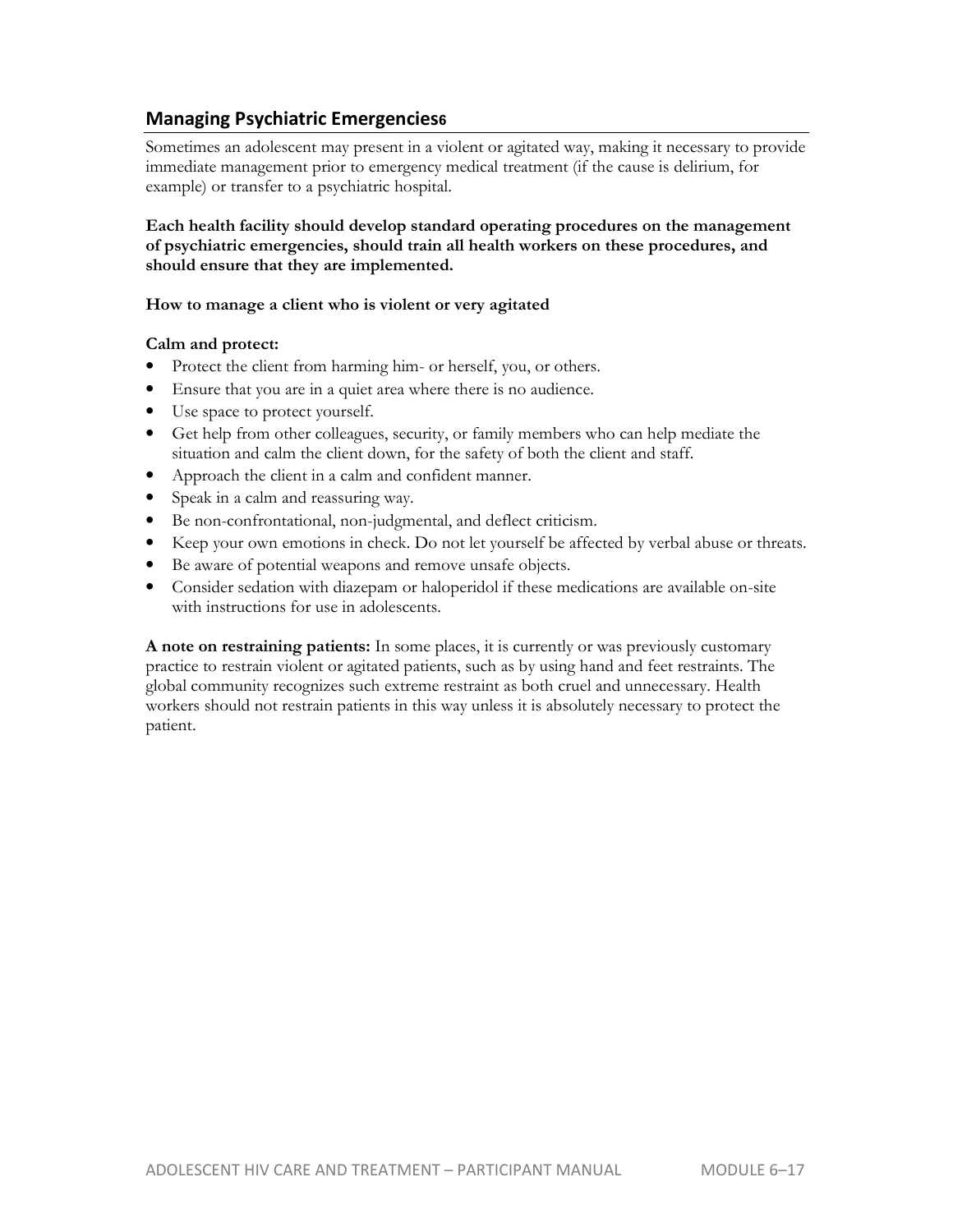#### **How to manage a suicidal or self-harm client**

Sometimes an actively suicidal adolescent may present and require immediate management prior to transfer to a psychiatric hospital.

#### **Evaluate whether the client has attempted a medically serious act of self-harm or suicide:**

- Ask the client and any accompanying friends or family about any past self-harm attempts.
- Look for signs of poisoning, intoxication, or self-injury.
- Medically treat as necessary. Engage mental health experts to help with this.
- Ensure that the client is closely monitored to prevent further self-harm.
- Do not leave the client alone or unsupervised.

#### **Evaluate whether there is an imminent risk of self-harm or suicide:**

- Ask the client about current thoughts or plans to commit suicide or self-harm, and about means to follow through on those thoughts or plans.
- Look for signs of severe emotional distress, hopelessness, agitation, uncommunicative behavior, or social isolation.

#### **If risk of suicide or self-harm is imminent:**

- Remove access to means of self-harm.
- Create a secure and supportive environment and ensure that the person is not left alone.
- Transfer the client to a psychiatric hospital, with accompaniment by a family member or other reliable escort, including, if available, a health worker.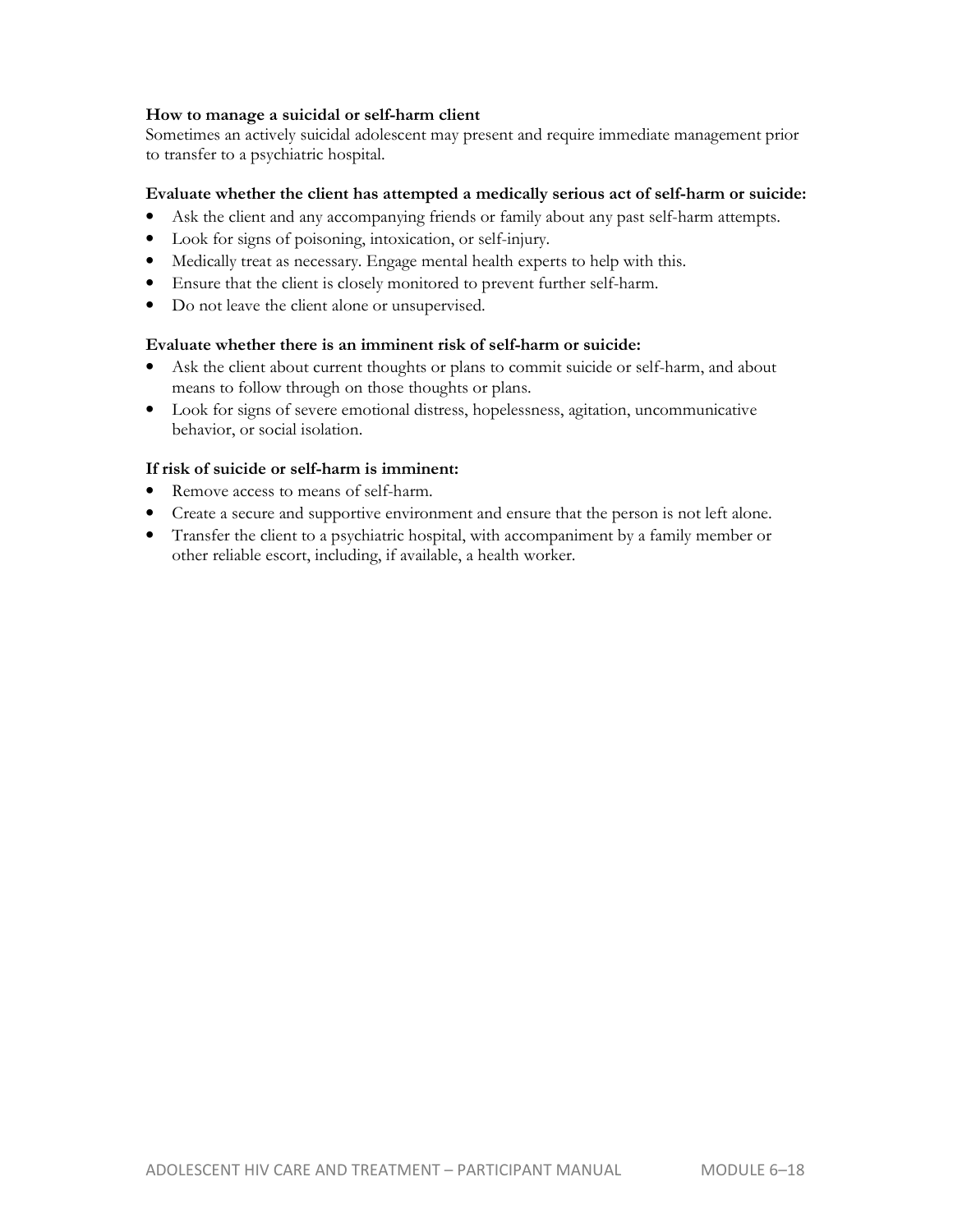# **Psychotropic Medications and ARVs <sup>2</sup>**

#### **Key points about the use of psychotropic medications in ALHIV**

- Health workers should learn the basics about interactions between psychotropic medications and ARVs.
	- Most ARVs are not affected by psychotropic medications.

**Psychotropic medications:** Any medication capable of affecting a person's mind, emotions, and behavior.

There is one important exception: carbamazepine is used to treat both seizures

and mania (a state of abnormally elevated or hyperactive mood/mental state). It can lower the levels of certain ARVs in the body, which can result in failure of  $1<sup>st</sup>$  and  $2<sup>nd</sup>$  line ART regimens. Therefore, another medication should be used in place of carbamazepine if at all possible.

- It is more common that ARVs change the levels of psychotropic medications. In general, most psychotropic medications can be used, but the following rule should be followed: *"start low and go slow."*
- Like all medications, psychotropic medications including antidepressants can have side effects and require careful monitoring. It is important to be aware that the use of antidepressants in adolescents is sometimes associated with an increased risk of suicide.
- Any behavioral changes in a client require further assessment for possible medical problems.
- If medication for mental illness is prescribed to a client, it should, whenever possible, be combined with counseling and psychotherapy.
- In cases of clients who are mentally ill, an important consideration is adherence to both HIV and any other medication regimens. Health workers should assess each client's adherence to ALL prescribed medications at every visit.
- It is especially important to use a multidisciplinary team approach for the care of ALHIV with mental illness, including those clients taking psychotropic medications.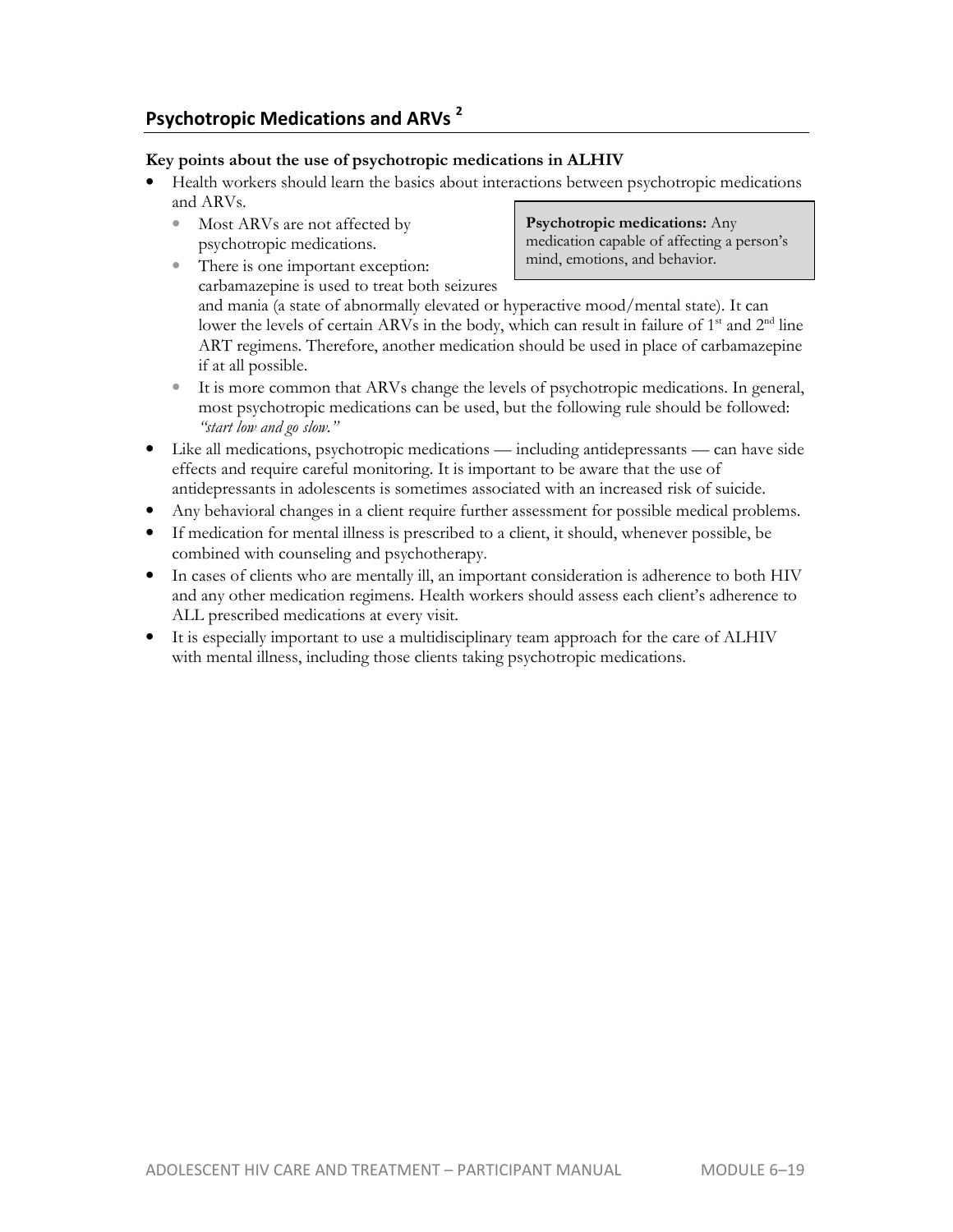# **Exercise 3: Mental Health Case Studies: Large group discussion**

**Purpose** To apply the information covered in this module to specific case studies

### **Case Study 1:**

M is an 18-year-old client who was recently diagnosed with HIV. M missed his last appointment 2 weeks ago, but has come to the clinic today. He tells you that he is too busy with "life" to come to the clinic and he appears shaky and nervous. You conduct a psychosocial assessment, during which you learn that M\_\_\_ recently got fired from his job and spends most nights getting drunk with his friends to "forget about everything."

### **Case Study 2:**

N<sub>T</sub> is 16 years old. She has been on ART and has been coming to the clinic for many years. As a child, she maintained good grades in school and was described by her grandmother as being helpful around the house. Recently, however, N<sub>\_\_\_</sub>'s relationship with her family has deteriorated. She is not eating or sleeping regularly, she goes through periods of extreme anger followed by periods of complete withdrawal, and she has run away from home to live with her boyfriend twice in the past year. N says, "life is not worth living if I can't be with *my boyfriend."* Her grandmother is very concerned that N\_\_\_ is going to do something to hurt herself.

### **Case Study 3:**

P\_\_\_ is a 14-year-old boy with HIV. He and his aunt arrive at the clinic for a routine checkup. P\_\_\_'s aunt tells you that she is worried about her nephew because he often seems to get agitated and "jumpy." He does not want to go to school or play with his friends like he used to. He also has "episodes," usually at night or right before he is supposed to leave for school in the morning, where he has trouble breathing and sweats. P  $\blacksquare$  was living with his mother until she died two years ago.

### **Case Study 4:**

B\_\_\_ is 13 years old and comes for a routine visit with her mother. When you do a clinical checkup with B\_\_\_, you notice that she is having trouble paying attention, that she is suspicious when you ask her questions, and that her clothes and hair are unkempt (which is unusual). At one point, she mentions "a voice" that is telling her to do bad things that she doesn't want to do and then she starts crying. You then meet with B\_\_\_'s mother, who tells you that B\_\_\_ has "turned into a different person" during the last few months. She cannot focus at school, she seems suspicious when anyone wants to talk with her, she hides her medications, she does not care about her appearance any more, and her behavior in general just seems "off."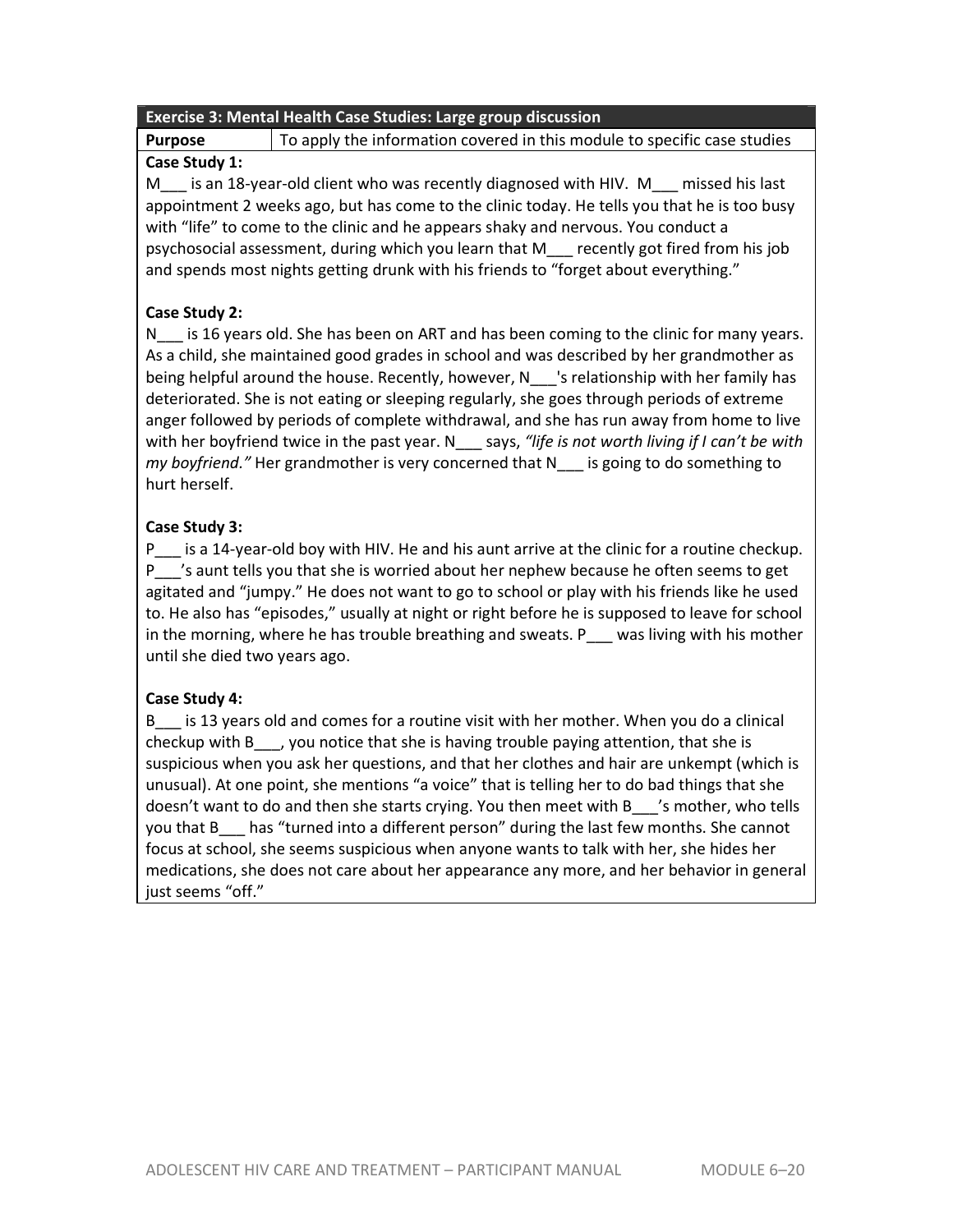

- People with mental illness are often stigmatized, discriminated against, and excluded from school, social activities, and, at times, even health care services. Health workers can combat this stigma and discrimination by setting an example and treating people with mental illness respectfully.
- It is very important to include mental health services as part of comprehensive care for ALHIV.
- Mental illness is a broad term that covers many disorders characterized by persistent and severe subjective distress and/or moderate to severe impairment in functioning over time.
- Many mental illnesses may emerge during late childhood and adolescence.
- Adolescents are susceptible to a range of mental illnesses that can be classified into these broad categories: depression; alcohol and substance use disorders; anxiety disorders; behavioral disorders; and severe mental illness.
- Mental illness can influence the course of HIV disease, impact adherence to care and treatment, increase the likelihood of drug and alcohol use, and lead to risky sexual behavior.
- Untreated mental illness can disrupt adolescent development and, in the most extreme cases, result in suicide.
- Although there are barriers to providing mental health services in many settings, there are many things health workers and health facilities can do to establish routine approaches and standard procedures to recognize possible mental illness and provide basic care, referrals, and follow-up.
- There are many ways that health workers can recognize signs of a possible mental illness during routine clinic visits with ALHIV (and caregivers), including: the client's recent and past history; basic observations of the client; and findings of routinely conducted psychosocial assessments.
- Health workers should know the basic categories of mental illness, be alert to their signs and symptoms, and know the steps to take if a client exhibits these signs and symptoms. Simple screening tools are available to assist health workers.
- If a client is behaving violently or is very agitated, the most important priorities are to calm and protect him or her. Clients who are suicidal, who have harmed themselves, or who have an intention of self-harm require **immediate emergency care**.
- Most ARVs are not affected by psychotropic medications. Exceptions include the use of carbamazepine (used to treat seizures and mania), which can lower ARV levels in the body.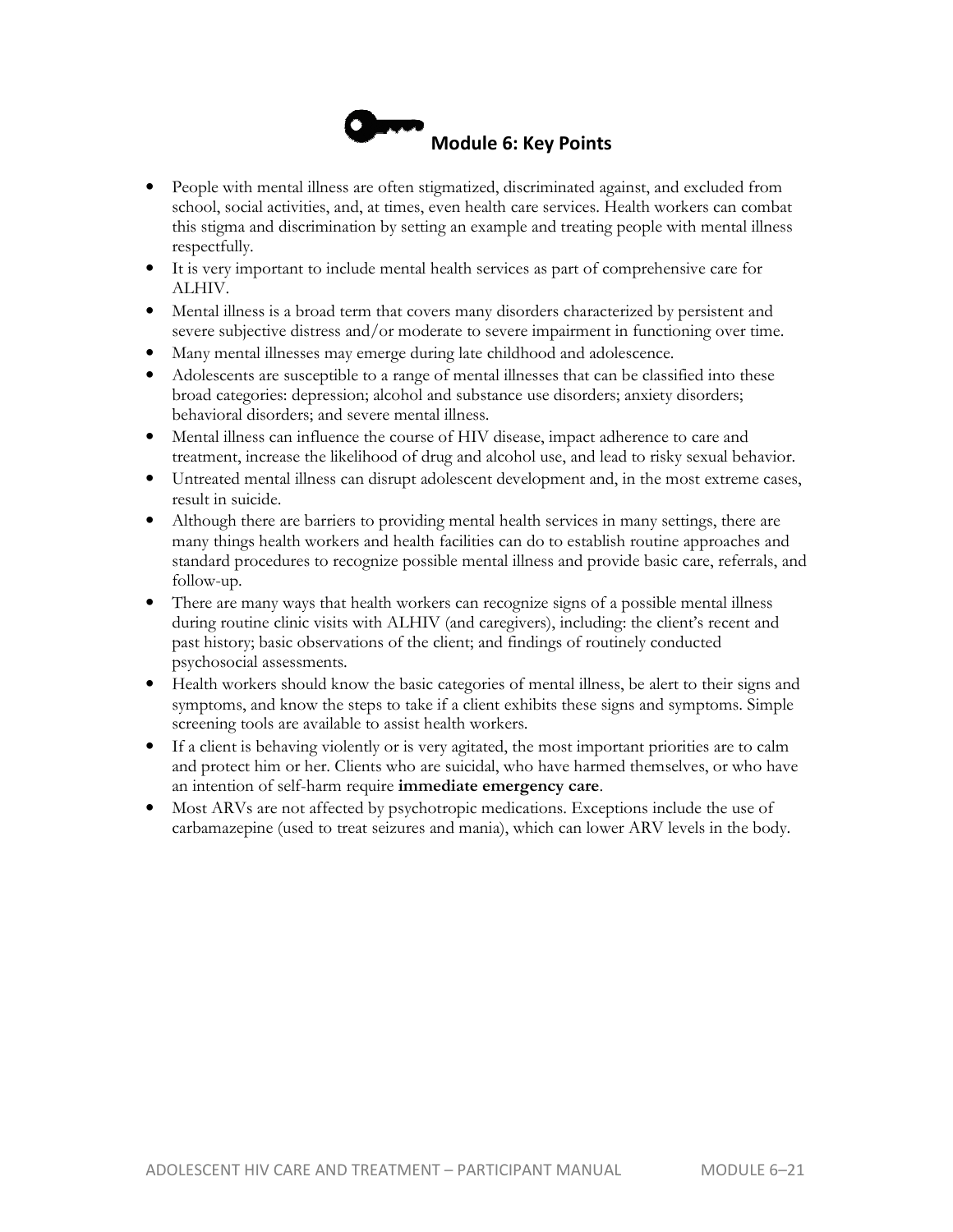# **Appendix 6A: Tips for Health Workers on Identifying Possible Mental Illness**

| V | Categories                                                                      | Signs of a possible mental illness that require follow-up                              |  |  |  |  |
|---|---------------------------------------------------------------------------------|----------------------------------------------------------------------------------------|--|--|--|--|
|   | 1. Ask the client and caregiver about:                                          |                                                                                        |  |  |  |  |
|   | <b>Present history</b><br>Reports symptoms of mental illness or mental distress |                                                                                        |  |  |  |  |
|   | (reported by client or                                                          | Reports new problems functioning at home, school, work, or new<br>٠                    |  |  |  |  |
|   | caregiver)                                                                      | problems with friends and family                                                       |  |  |  |  |
|   |                                                                                 | Reports a dramatic change in behavior and/or a major decrease in<br>$\bullet$          |  |  |  |  |
|   |                                                                                 | psychological functioning (e.g., used to be very calm, now violent; used               |  |  |  |  |
|   |                                                                                 | to do well in school, now falling behind; used to be friendly, is now                  |  |  |  |  |
|   |                                                                                 | withdrawn, etc.)                                                                       |  |  |  |  |
|   |                                                                                 | Note: Review the client's HIV history, recent changes in disease status, and           |  |  |  |  |
|   |                                                                                 | ART regimen (including dosing or medicine changes)                                     |  |  |  |  |
|   | Past history                                                                    | Reports a past history of mental distress; problems functioning at<br>$\bullet$        |  |  |  |  |
|   | (reported by adolescent                                                         | home, school, work; or problems with friends and family                                |  |  |  |  |
|   | client or caregiver)                                                            | History of psychiatric hospitalization, treatment, or psychotropic<br>٠                |  |  |  |  |
|   |                                                                                 | medication use                                                                         |  |  |  |  |
|   |                                                                                 | History of school failure<br>٠                                                         |  |  |  |  |
|   |                                                                                 | History of severe behavioral disturbances                                              |  |  |  |  |
|   |                                                                                 | History of mental illness in the family                                                |  |  |  |  |
|   |                                                                                 | 2. Observe and ask for the caregivers observations of the client's:                    |  |  |  |  |
|   | Appearance and                                                                  | Hygiene and grooming are poor                                                          |  |  |  |  |
|   | presentation                                                                    | Comes across as frightening or frightened                                              |  |  |  |  |
|   |                                                                                 | Has alcohol on his or her breath or appears intoxicated                                |  |  |  |  |
|   |                                                                                 | Does not make eye contact                                                              |  |  |  |  |
|   |                                                                                 | Crying, shouting, or laughing uncontrollably<br>٠                                      |  |  |  |  |
|   | Attitude and behavior                                                           | Restless, belligerent, or uncooperative<br>$\bullet$                                   |  |  |  |  |
|   |                                                                                 | Making threats<br>$\bullet$                                                            |  |  |  |  |
|   |                                                                                 | Unwilling or unable to speak<br>٠                                                      |  |  |  |  |
|   |                                                                                 | Behaving in odd and unusual ways<br>$\bullet$                                          |  |  |  |  |
|   | Mood and emotions                                                               | $\bullet$<br>Seems frightened, sad, or angry                                           |  |  |  |  |
|   |                                                                                 | Unusually happy for no apparent reason<br>$\bullet$                                    |  |  |  |  |
|   | Speech, thinking, and                                                           | $\bullet$<br>Speaking very rapidly or overly loud                                      |  |  |  |  |
|   | perception                                                                      | Whispering or speaking very softly<br>٠                                                |  |  |  |  |
|   |                                                                                 | Saying things that make no sense<br>$\bullet$                                          |  |  |  |  |
|   |                                                                                 | Saying things that are unlikely to be true                                             |  |  |  |  |
|   |                                                                                 |                                                                                        |  |  |  |  |
|   |                                                                                 | Claiming to hear voices or to see visions of people/things that are not<br>there       |  |  |  |  |
|   | Level of alertness and                                                          | Having trouble staying alert and attentive                                             |  |  |  |  |
|   | orientation                                                                     | $\bullet$<br>Drowsy                                                                    |  |  |  |  |
|   |                                                                                 |                                                                                        |  |  |  |  |
|   | Social and                                                                      | Confused about things such as where he or she is or the time of day<br>$\bullet$       |  |  |  |  |
|   | intellectual skills                                                             | Lacks verbal, behavioral, and/or social skills that would be expected of<br>$\bullet$  |  |  |  |  |
|   |                                                                                 | someone his or her age                                                                 |  |  |  |  |
|   |                                                                                 | Behaving like a much younger child/adolescent<br>$\bullet$                             |  |  |  |  |
|   |                                                                                 | 3. Conduct regular psychosocial assessments and document major findings (see Module 5) |  |  |  |  |
|   | Conduct a psycho-<br>social assessment (at                                      | Major changes in mood<br>$\bullet$                                                     |  |  |  |  |
|   | enrollment, annually,                                                           | Experiencing chronic sadness or anxiety<br>$\bullet$                                   |  |  |  |  |
|   | and when the client's                                                           | Changes/problems in sleeping, eating, or other routines<br>$\bullet$                   |  |  |  |  |
|   | situation changes                                                               | Harmful coping strategies, including use of alcohol or drugs<br>$\bullet$              |  |  |  |  |
|   | significantly)                                                                  | Problems in school, with friends, or with family members<br>$\bullet$                  |  |  |  |  |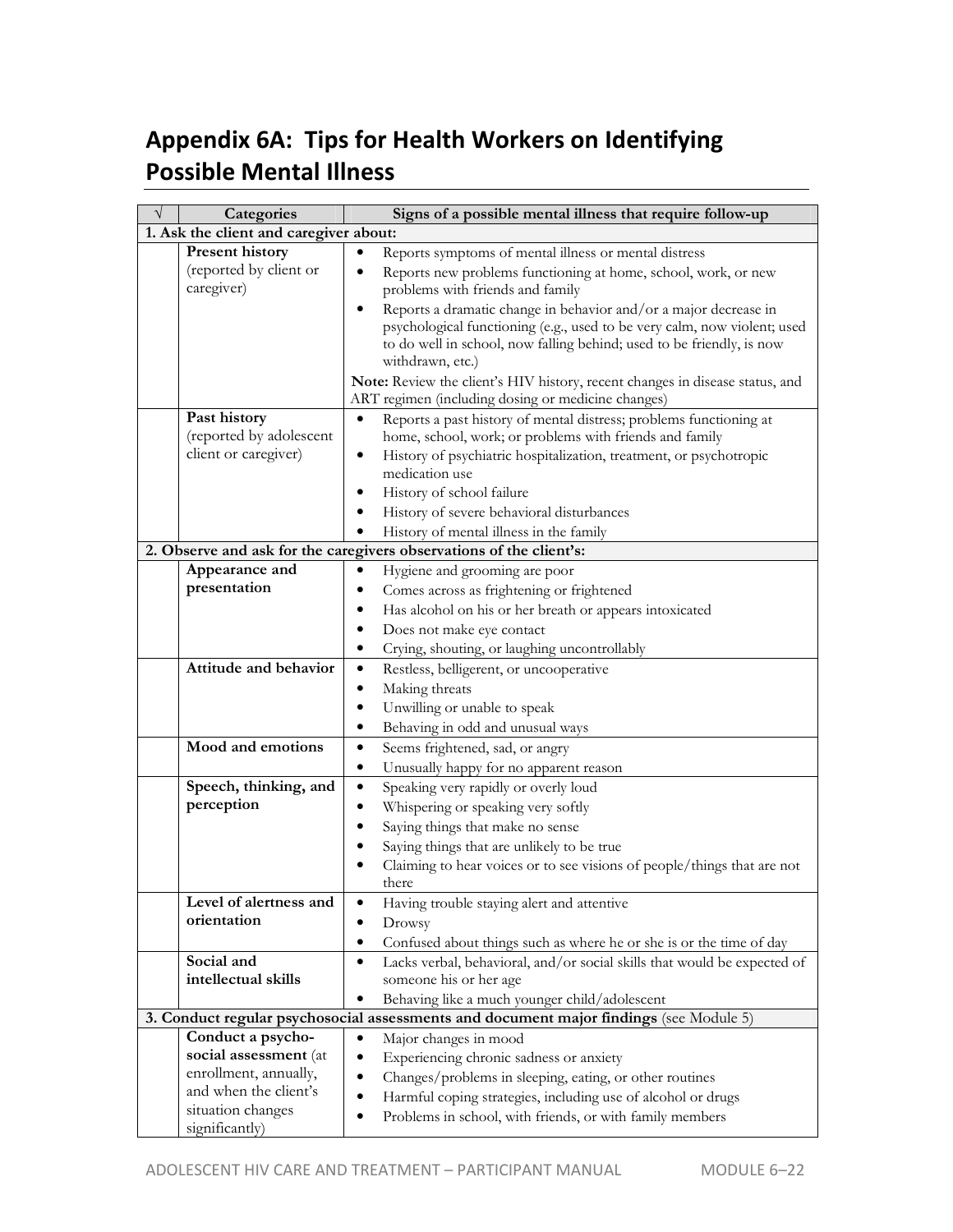# **Appendix 6B: Sample Screening Tools for Depression and Suicide**

#### **Patient Health Questionnaire-2 (PHQ-2)**

This simple questionnaire can be used as an initial screening test for a major depressive episode.

#### **Over the past two weeks, how often have you been bothered by any of the following problems?**

**Little interest or pleasure in doing things** 

 $0 =$  Not at all

 $1 =$  Several days

- $2 =$  More than half of the days
- $3$  = Nearly every day

#### **Feeling down, depressed, or hopeless**

- $0 =$  Not at all
- $1 =$  Several days
- $2 =$  More than half the days
- $3$  = Nearly every day

Total point score: \_

#### **Score interpretation:**

| PHQ-2 score | Probability of major depressive disorder | Probability of any depressive disorder |  |  |
|-------------|------------------------------------------|----------------------------------------|--|--|
|             | (%)                                      | (%)                                    |  |  |
|             | 15.4                                     | 36.9                                   |  |  |
|             | 21.1                                     | 48.3                                   |  |  |
|             | 38.4                                     | 75.0                                   |  |  |
|             | 45.5                                     | 81.2                                   |  |  |
|             | 56.4                                     | 84.6                                   |  |  |
|             | 78.6                                     | 92 9                                   |  |  |

Source: Kroenke, K., Spitzer, R.L., & Williams, J.B. (2003). *The Patient Health Questionnaire-2: Validity of a two-item depression screener.* Med Care, *41,* 1284-92.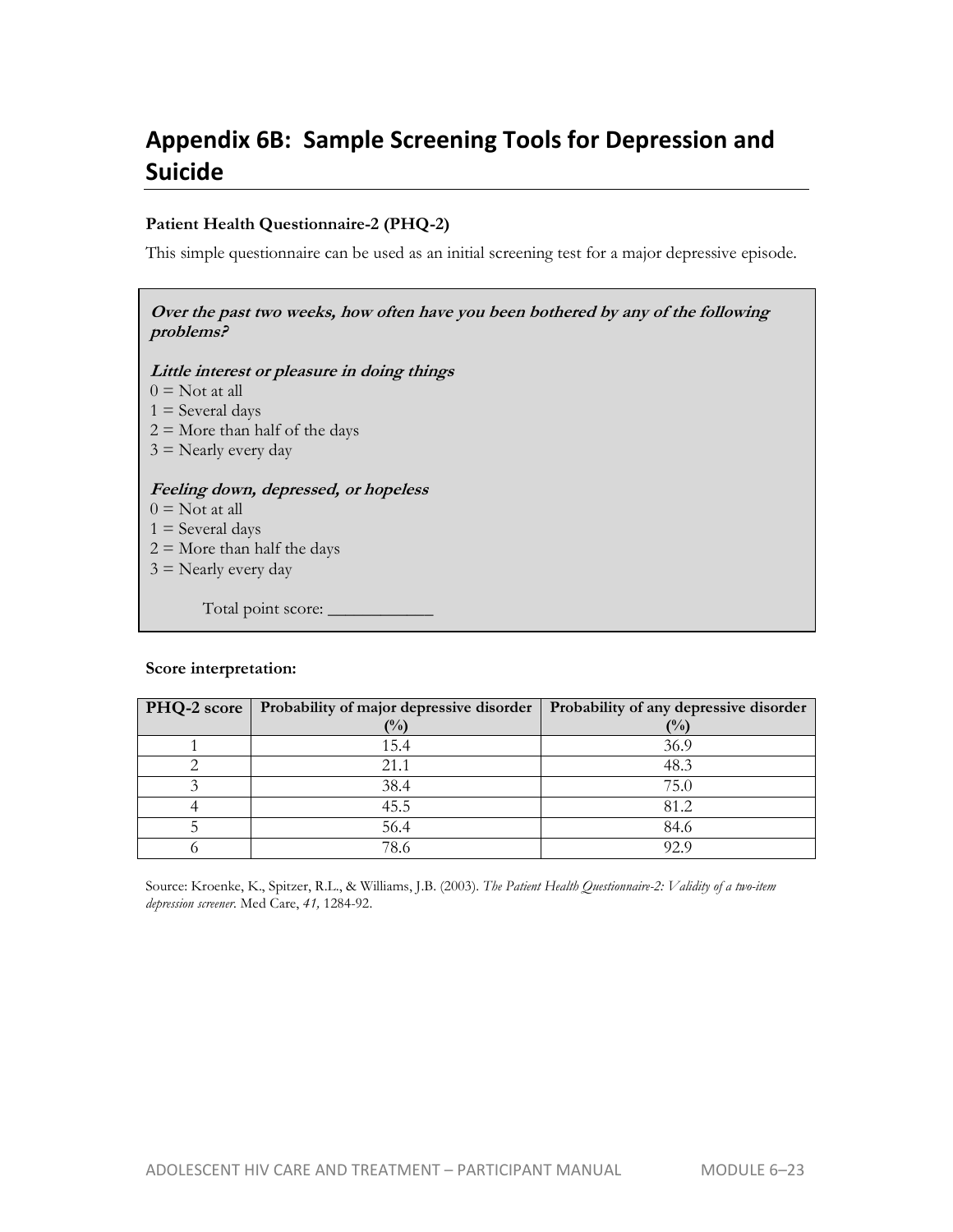#### **PHQ-9 Questionnaire, Modified for Adolescents**

Name \_\_\_\_\_\_\_\_\_\_\_\_\_\_\_\_\_\_\_\_\_\_\_\_\_\_\_\_\_\_\_ Clinician \_\_\_\_\_\_\_\_\_\_\_\_\_\_\_\_\_\_\_\_\_\_\_\_ Medical Record or ID Number \_\_\_\_\_\_\_\_\_\_\_\_\_\_\_ Date

**How often have you been bothered by each of the following symptoms during the past two weeks?**

|                                                                                                                                                                                     | (0)<br>Not at<br>all | (1)<br><b>Several</b><br>days | (2)<br>More<br>than<br>half the<br>days | (3)<br><b>Nearly</b><br>every<br>day |
|-------------------------------------------------------------------------------------------------------------------------------------------------------------------------------------|----------------------|-------------------------------|-----------------------------------------|--------------------------------------|
| 1. Feeling down, depressed, irritable, or hopeless?                                                                                                                                 |                      |                               |                                         |                                      |
| 2. Little interest or pleasure in doing things?                                                                                                                                     |                      |                               |                                         |                                      |
| 3. Trouble falling asleep, staying asleep, or sleeping too<br>much?                                                                                                                 |                      |                               |                                         |                                      |
| 4. Poor appetite, weight loss, or overeating?                                                                                                                                       |                      |                               |                                         |                                      |
| 5. Feeling tired or having little energy?                                                                                                                                           |                      |                               |                                         |                                      |
| 6. Feeling bad about yourself or feeling that you are a<br>failure or that you have let yourself or your family<br>down?                                                            |                      |                               |                                         |                                      |
| 7. Trouble concentrating on things like school work,<br>reading, or watching TV?                                                                                                    |                      |                               |                                         |                                      |
| 8. Moving or speaking so slowly that other people could<br>have noticed? Or the opposite — being so fidgety or<br>restless that you were moving around a lot more than<br>$u$ sual? |                      |                               |                                         |                                      |
| 9. Thoughts that you would be better off dead or<br>thoughts of hurting yourself in some way?                                                                                       |                      |                               |                                         |                                      |

10. *In the* **past year***, have you felt depressed or sad most days, even if you felt okay sometimes?*  $\Box$  Yes  $\Box$  No 11. *If you are having any of the problems on this form, how* **difficult** *have these problems made it for you to do your work, take care of things at home, or get along with other people?* □ Not difficult at all □ Somewhat difficult □ Very difficult □ Extremely difficult 12. *Has there been a time* **in the past month** *when you have had serious thoughts about ending your life?*  $\square$  Yes  $\square$  No 13. *Have you* **ever, in your whole life,** *tried to kill yourself or made a suicide attempt?*   $\Box$  Yes  $\Box$  No

Score: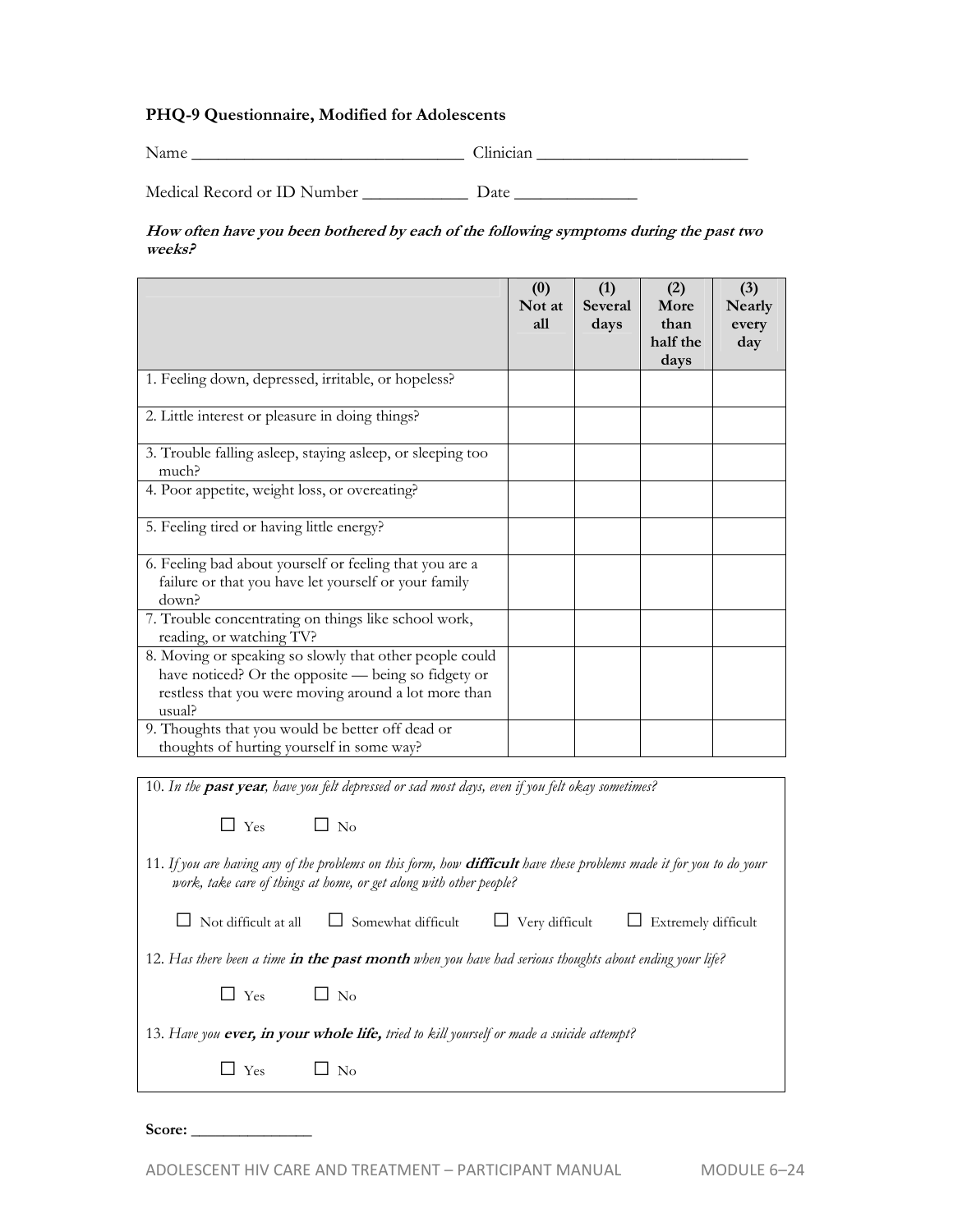#### **Administering the PHQ-9 Questionnaire:**

- This questionnaire can be used with patients between the ages of 12 and 18 and takes less than 5 minutes to complete and score.
- It can be administered and scored by a nurse, medical technician, physician assistant, physician, or other office staff.
- Patients should be left alone to complete the questionnaire in a private area, such as an exam room or a private area of the waiting room.
- Patients should be informed of their confidentiality rights before administering this questionnaire.
- Depression screening should be conducted annually.

#### **Scoring:**

- For every X: Not at all  $= 0$ Several days  $= 1$ More than half the days  $= 2$ Nearly every  $day = 3$
- Add scores of all "X"ed boxes.
- Total score of 11 or above indicates a positive screen.
- Regardless of the total score, endorsement of serious suicidal ideation OR past suicide attempt (questions 12 and 13) should be considered a positive screen.

#### **Total score: depression severity**

- 1-4: Minimal depression<br>5-9: Mild depression
- Mild depression
- 10-14: Moderate depression (score of 11 or above = positive score)
- 15-19: Moderately severe depression

#### **Interpreting the screening results:**

- Patients who score positive on the questionnaire should be evaluated by their primary provider to determine if the depression symptoms they expressed on the screen are significant, causing impairment, and/or warrant a referral to a mental health specialist or follow-up treatment by the provider.
- It is recommended that the provider inquire about suicidal thoughts and previous suicide attempts with all patients that score positive, regardless of how they answered these items on the questionnaire.
- For patients who score negative, it is recommended that the provider briefly review with the patient the symptoms marked as "more than half days" and "nearly every day".
- The questionnaire indicates only the likelihood that a youth is at risk for depression or suicide; its results are not a diagnosis or a substitute for a clinical evaluation.

#### **Depression severity:**

- The overall score provides information about the severity of depression, from minimal to severe depression.
- The interview with the patient should focus on their answers to the screen and the specific symptoms with which they are having difficulties.
- Additional questions also explore dysthymia, impairment of depressive symptoms, recent suicide ideation, and previous suicide attempts.

Source: Spitzer, R.L., Williams, J.B., Kroenke, K., et al. (2005). *Patient Health Questionnaire modified for teens (PHQ-9).*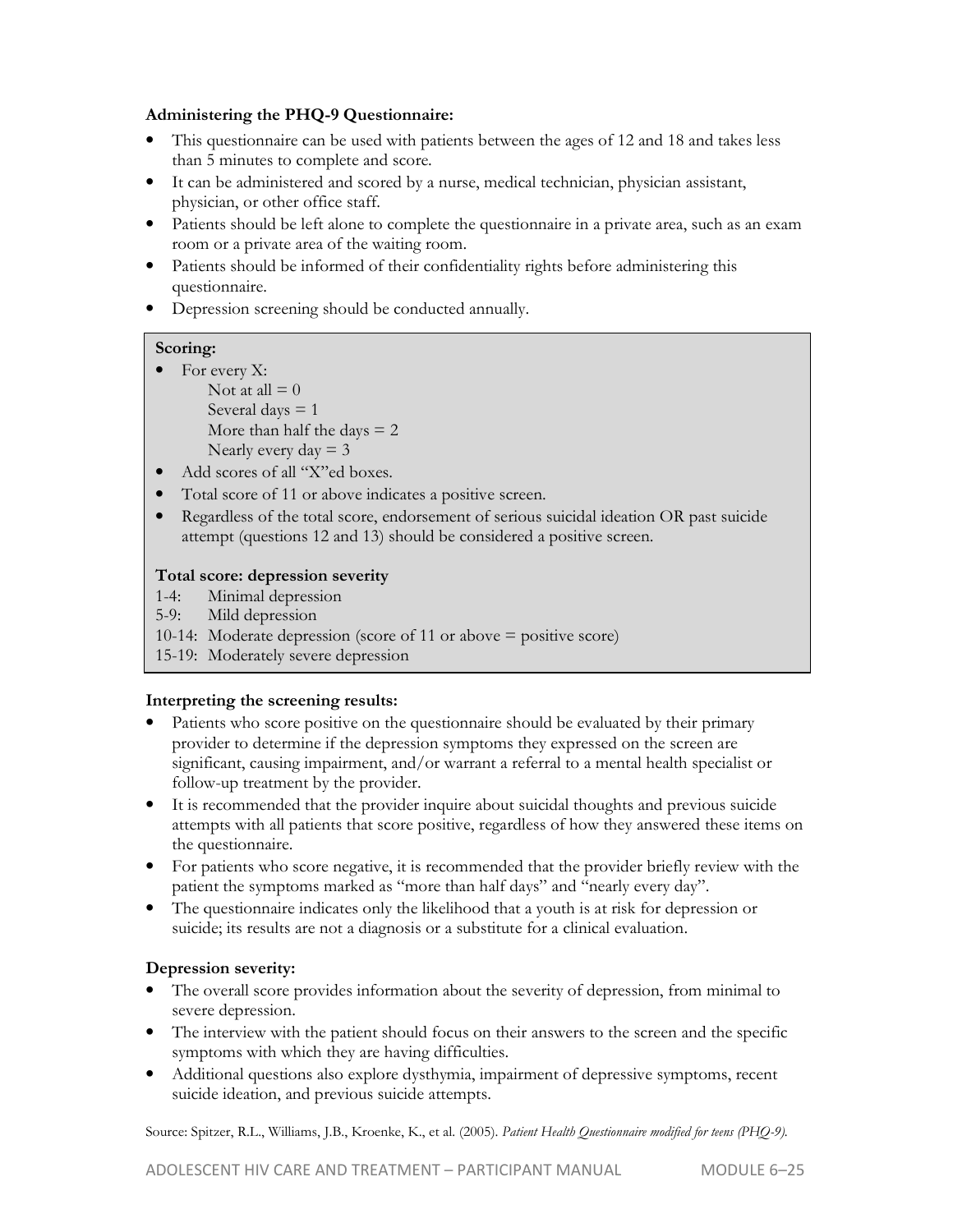# **Appendix 6C: Screening for Alcohol Dependency with the CAGE Questionnaire**

| Screening for alcohol dependency |                                                                                                                                                                                                                                                              |
|----------------------------------|--------------------------------------------------------------------------------------------------------------------------------------------------------------------------------------------------------------------------------------------------------------|
| 1.                               | Use the CAGE questionnaire                                                                                                                                                                                                                                   |
|                                  | Have you ever felt that you should $C$ ut down on your drinking?                                                                                                                                                                                             |
|                                  | Have people Annoyed you by criticizing your drinking?                                                                                                                                                                                                        |
|                                  | Have you ever felt bad or Guilty about your drinking?                                                                                                                                                                                                        |
| $\bullet$                        | Have you ever had an $E$ ye-opener — a drink first thing in the morning to steady your<br>nerves or get rid of a hangover?                                                                                                                                   |
| 2.                               | If the client responded "yes" to 2 OR MORE of the above questions, then he or she                                                                                                                                                                            |
|                                  | may have alcohol dependency.                                                                                                                                                                                                                                 |
| 3.                               | Give feedback about the results of the screening; provide support and referrals.                                                                                                                                                                             |
| $\bullet$                        | Provide information about the hazards of drinking (including poor adherence to HIV care<br>and treatment).                                                                                                                                                   |
| $\bullet$                        | Involve the adolescent's caregiver(s), if appropriate and if the adolescent gives consent.                                                                                                                                                                   |
|                                  | Emphasize the benefits of changing and assess the client's level of motivation to change.                                                                                                                                                                    |
| $\bullet$                        | If the client wants to change his or her drinking behavior, discuss goals and provide advice<br>and encouragement.                                                                                                                                           |
| $\bullet$                        | Provide referrals to a support group and for further counseling. If needed, find a facility<br>that may be able to help the patient overcome physical dependency and, if necessary,<br>detoxification to treat delirium tremens (severe alcohol withdrawal). |

Source: Ewing, J.A. (1984.) *Detecting alcoholism: The CAGE Questionnaire*. J. Am. Med. Assoc, *252,* 1905-1907.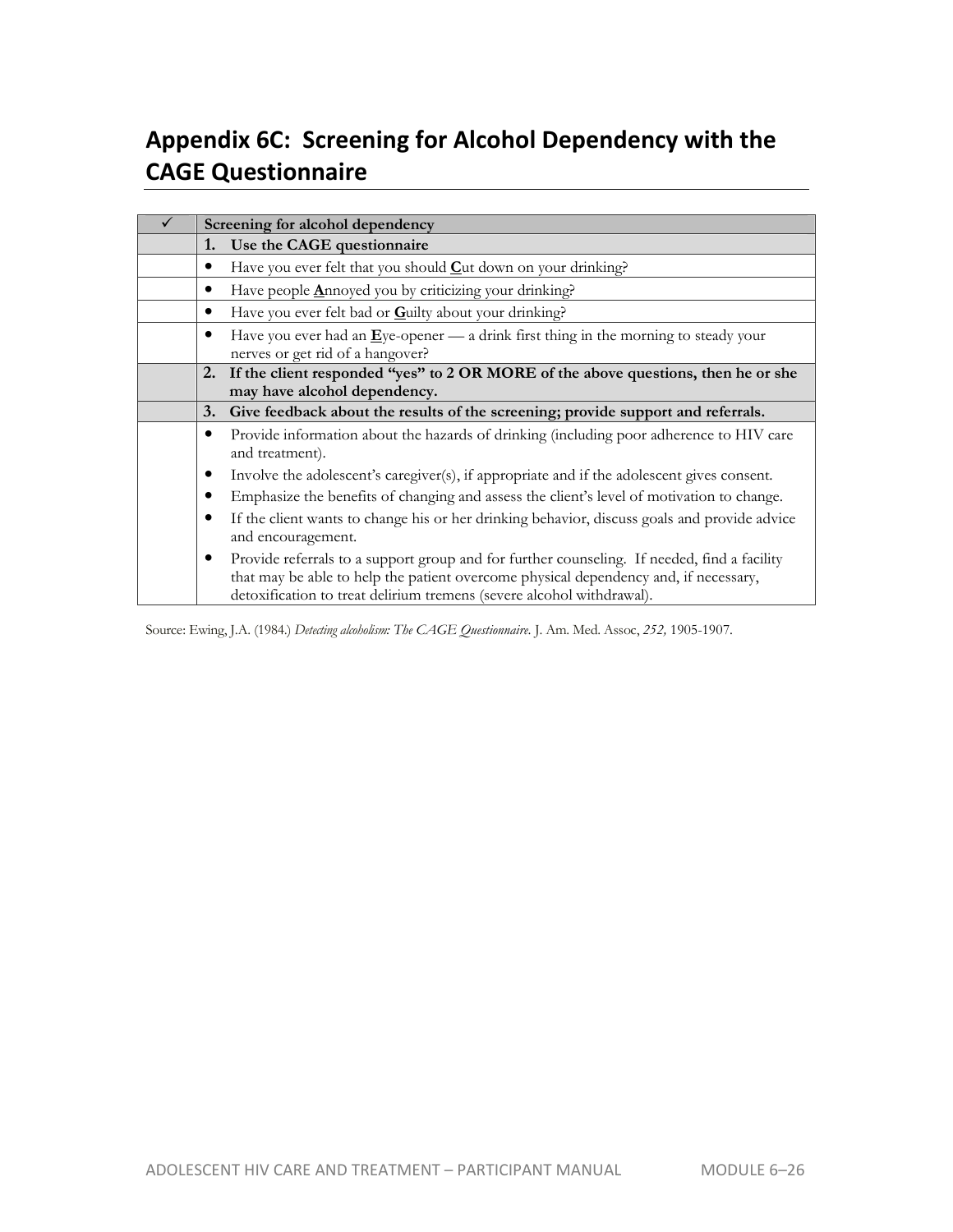# **Appendix 6D: The Drug Abuse Screening Test (DAST)**

| Screening for drug abuse                                                                                                                                                                                     |  |  |
|--------------------------------------------------------------------------------------------------------------------------------------------------------------------------------------------------------------|--|--|
| Use the DAST questionnaire. Ask: In the last 12 months:                                                                                                                                                      |  |  |
| Have you used drugs other than those required for medical reasons?<br>1.                                                                                                                                     |  |  |
| 2.<br>Have you abused prescription drugs?                                                                                                                                                                    |  |  |
| Do you abuse more than 1 drug at a time?<br>3.                                                                                                                                                               |  |  |
| 4.<br>Can you get through the week without using drugs?                                                                                                                                                      |  |  |
| 5.<br>Are you always able to stop using drugs when you want to?                                                                                                                                              |  |  |
| Have you had "blackouts" or "flashbacks" as a result of drug use?<br>6.                                                                                                                                      |  |  |
| Do you ever feel bad or guilty about your drug use?<br>7.                                                                                                                                                    |  |  |
| Do your parents (or spouse) ever complain about your involvement with drugs?<br>8.                                                                                                                           |  |  |
| 9. Has drug abuse created problems between you and your parents (or spouse)?                                                                                                                                 |  |  |
| 10. Have you lost friends because of your use of drugs?                                                                                                                                                      |  |  |
| 11. Have you neglected your family because of your use of drugs?                                                                                                                                             |  |  |
| 12. Have you been in trouble at work/school because of your use of drugs?                                                                                                                                    |  |  |
| 13. Have you lost a job because of drug abuse?                                                                                                                                                               |  |  |
| 14. Have you gotten into fights when under the influence of drugs?                                                                                                                                           |  |  |
| 15. Have you engaged in illegal activities in order to obtain drugs?                                                                                                                                         |  |  |
| 16. Have you been arrested for possession of illegal drugs?                                                                                                                                                  |  |  |
| 17. Have you experienced withdrawal symptoms (felt sick) when you stopped taking drugs?                                                                                                                      |  |  |
| 18. Have you had medical problems as a result of your drug use (for example, memory loss, hepatitis,                                                                                                         |  |  |
| convulsions, bleeding, etc.)?                                                                                                                                                                                |  |  |
| 19. Have you gone to anyone for help for a drug problem?                                                                                                                                                     |  |  |
| 20. Have you been involved in a treatment program, especially related to drug use?                                                                                                                           |  |  |
| Score the questionnaire.                                                                                                                                                                                     |  |  |
| Score 1 point for each "yes" response, EXCEPT for the following two questions:                                                                                                                               |  |  |
| Can you get through the week without using drugs (4)?                                                                                                                                                        |  |  |
| Are you always able to stop using drugs when you want to $(5)$ ?                                                                                                                                             |  |  |
| For these two questions, score 1 point for "no" responses.                                                                                                                                                   |  |  |
| If the client's score is 6 OR MORE, then he or she may have a substance use                                                                                                                                  |  |  |
| problem.                                                                                                                                                                                                     |  |  |
| If the client's score is 16 OR MORE, this may indicate very severe substance abuse.                                                                                                                          |  |  |
| Give feedback about the results of the screening; provide support and referrals.                                                                                                                             |  |  |
| Supply information about the hazards of drug use (including poor adherence to HIV care<br>and treatment).                                                                                                    |  |  |
| Involve the adolescent's caregiver(s), if appropriate and if the adolescent gives consent.                                                                                                                   |  |  |
| Emphasize the benefits of changing and assess the client's level of motivation to change.                                                                                                                    |  |  |
| If the client wants to change his or her behavior related to drug use, discuss goals and<br>provide advice and encouragement.                                                                                |  |  |
| Provide referrals to a support group and for further counseling. If needed, find a facility that<br>٠<br>may be able to help the patient overcome physical dependency and provide counseling and<br>support. |  |  |

Source: Gavin, D.R., Ross H.E., & Skinner, H.A. (1989). *Diagnostic validity of the Drug Abuse Screening Test in the assessment of DSM-III drug disorders*. Brit J Addict, *84(3),* 301-307.